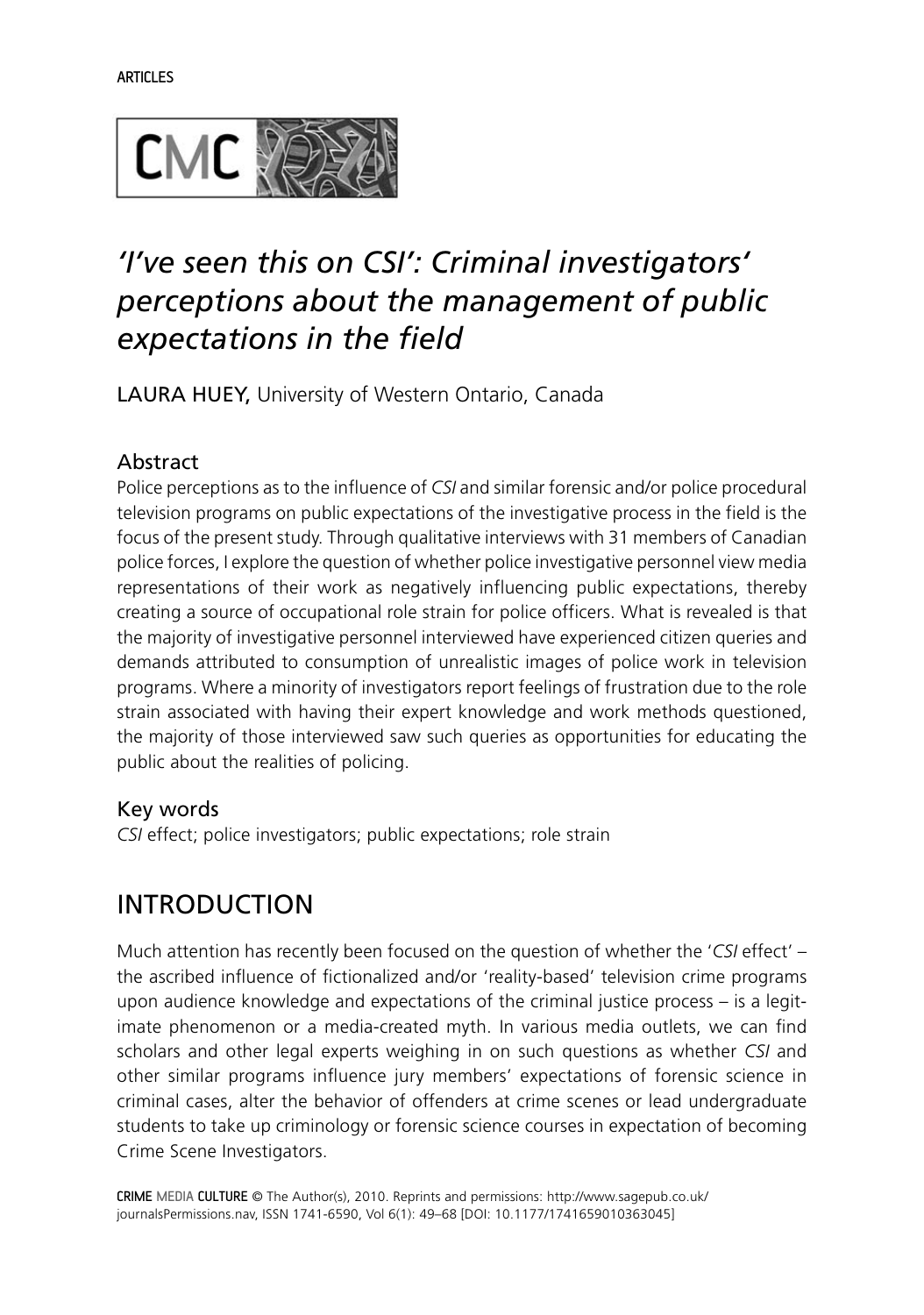If *CSI* and similar police procedural shows can be said to have such an enormous influence on public perceptions of forensic science and the criminal justice system more generally, it is something of a sociological mystery that little attention has been paid to the potential impact of such programs on how the public views police investigative work in the field. To date no empirical research has been published on this subject. Indeed, of published articles located on the '*CSI* effect', two papers explored cultural meanings attendant on the show and those visual elements that make it a 'digital spectacle' (Gever, 2005; Cavender and Deutsch, 2007), three examined the program's potential influence on juror deliberations and argued for a null effect (Podlas, 2006; Tyler, 2006; Shelton et al., 2007), a sixth found evidence of such an effect within a limited study of 48 undergraduate viewers and non-viewers of *CSI* (Schweitzer and Saks, 2007), a seventh uncritically accepted the existence of an 'effect' in relation to juror deliberations and offered suggestions as to how lawyers might 'wrestle with the heightened standards set by fictional crime dramas' (Mann, 2006: 158), and an eighth employed actor-network theory to 'illustrate the dynamic relationship' between images of forensic science on television and real-world applications and understandings in the criminal justice system (Mopas, 2007). Another paper, by Cole and Dioso-Villa (2007), used content coding of anecdotal information contained in media reports to identify six specific forms of effects attributed to *CSI* by various criminal justice and other sources. The purported 'effects' these researchers found include: (1) the 'strong prosecutor's effect', whereby jurors wrongly acquit defendants based on a lack of forensic evidence; (2) the 'weak prosecutor's effect, which suggests that prosecutors must take preemptive steps to divert juries from relying on expectations based on viewing *CSI*-type shows; (3) 'the defendant's effect', whereby convictions are seen as more likely because of positive portrayals of forensic work in media outlets; (4) the 'producers' effect', a claim that such programs perform a public service by producing better-informed jurors; (5) the 'professor's version', which accounts for a purported surge of interest in forensic science among students, and; (6) the 'police chief's version', which suggests that such programs transmit information to criminals on how to avoid detection.

In short, the question of whether television portrayals of police investigative work might impact public expectations of the police investigative role and duties in the field remains an open empirical question worth consideration. So too is the question of whether police perceive such an effect and what influence such perceptions might have on their work life. Two sources have been identified that suggest that *CSI* and similar television crime programs might have such effects. The first of these sources is an earlier study of detective work in which the authors found that criminal investigators perceive victims as having unrealistic expectations of the investigation process, expectations that police attributed to unrealistic portrayals of their work on television shows (Stenross and Kleinman, 1989). The second source consists of published police anecdotes. For example, a police officer interviewed on Canadian television reports that 'when we go to crime scenes, we have a much more significant interest from victims of the crime who want to peer over our shoulders and offer their opinions' (CBC, 2006; see also Houck, 2006).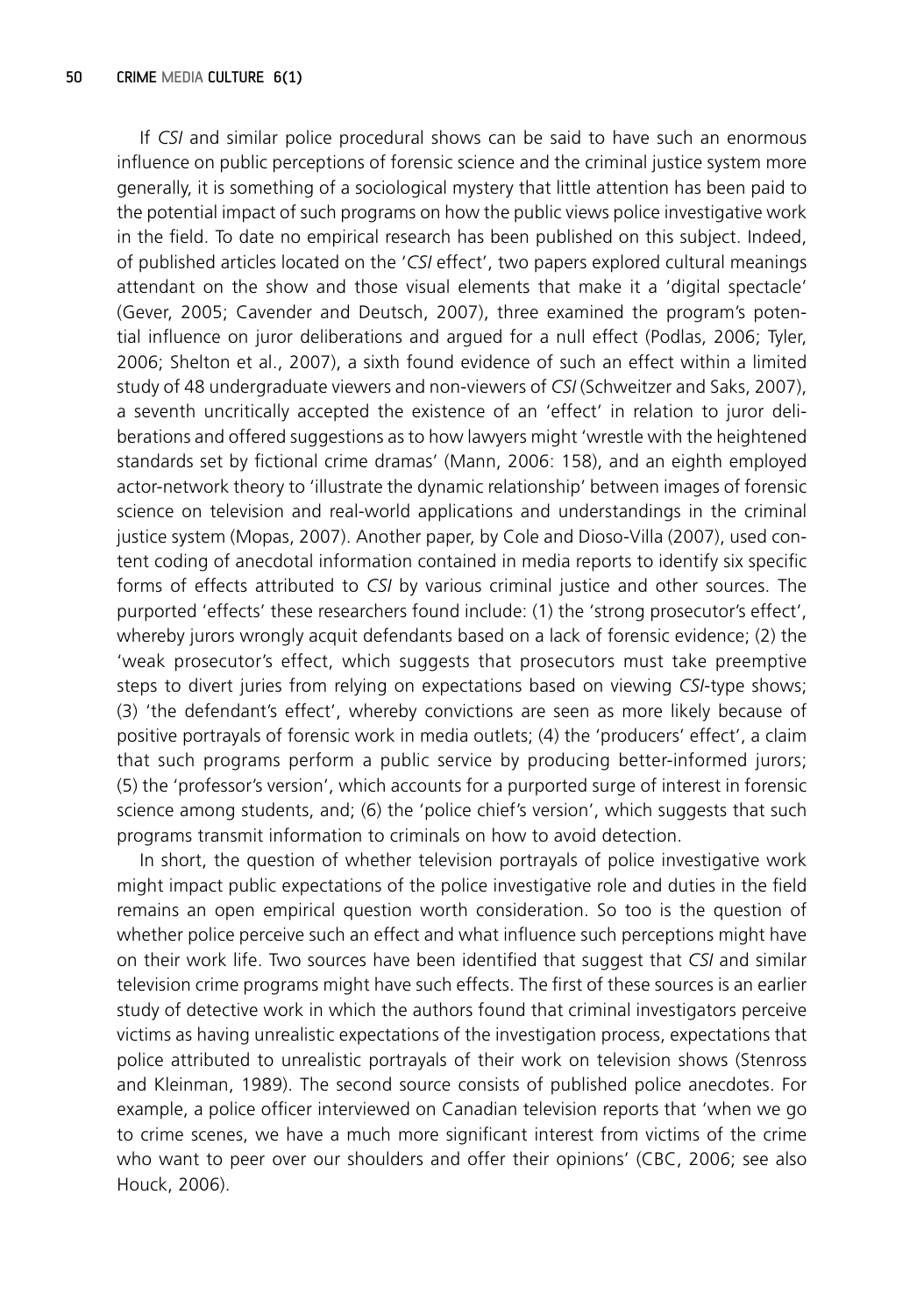Police perceptions of the influence of *CSI* and similar police procedural television programs on public expectations of the investigative process is the focus of the present study. Through qualitative interviews with 31 members of Canadian police forces, I explore the question of whether police investigative personnel view media representations of their work as negatively influencing public expectations, thereby creating a source of occupational role strain. To be clear: this paper is not about audience receptivity to media effects or media constructions of the law as a form of social control, which other scholars have already researched in relation to *CSI* (Schweitzer and Saks, 2007) and more amply with respect to other television programs and media forms (Gunter, 1987; Sparks, 1992; Oliver and Armstrong, 1995; Haghihi and Sorensen, 1996; Doyle, 2003; Innes, 2003; Mawby, 2003; Innes, 2004). What is instead presented here are the findings of a study of police perceptions as to whether the previously described effect exists, and interviewees' beliefs as to whether such an effect has any influence on their own work. What is revealed here is that the majority of investigative personnel interviewed have experienced citizen queries and demands that they attribute to consumption of unrealistic images of investigative work found within television programs. Where a minority of investigators report feelings of frustration due to the role strain associated with having their expert knowledge and work methods subjected to increased public scrutiny, the majority of those interviewed saw such queries as opportunities for educating the public about the realities of policing.

### ROLES: THE POLICE INVESTIGATOR AS 'CRIME EXPERT'

#### 'People tell me how to do my job all the time!' – Forensic Identification Officer

Social identities function as behavioral templates, providing actors with means of understanding and orienting their actions in accordance with the particular identity they assume (Goffman, 1959, 1963). These identities are developed within social structures. As with other occupationally rooted identities, the criminal investigator's sense of social identity is bound up in the institutionally mandated duties and functions they perform. In relation to policing, it has been argued that much of police work involves routine information gathering or 'knowledge work' (Manning, 1977; 2003; Ericson and Haggerty, 1997).

Knowledge work is particularly key to understanding the role of the police investigator, whose primary function is 'to produce a definitive account of who did what to whom and why', channeling information acquired through investigative efforts into 'a series of interpretations, classifications and inferences about [an] event' (Innes, 2002: 670, 681). In order to do so, the police investigator must have a detailed understanding of such diverse and complex informational fields as 'incident reports, crime scene investigator reports, witness statements, suspect statements, tip lines, crime scene photographs and drawings, fingerprints, DNA, physical evidence (ballistics, tool marks, blood spatters),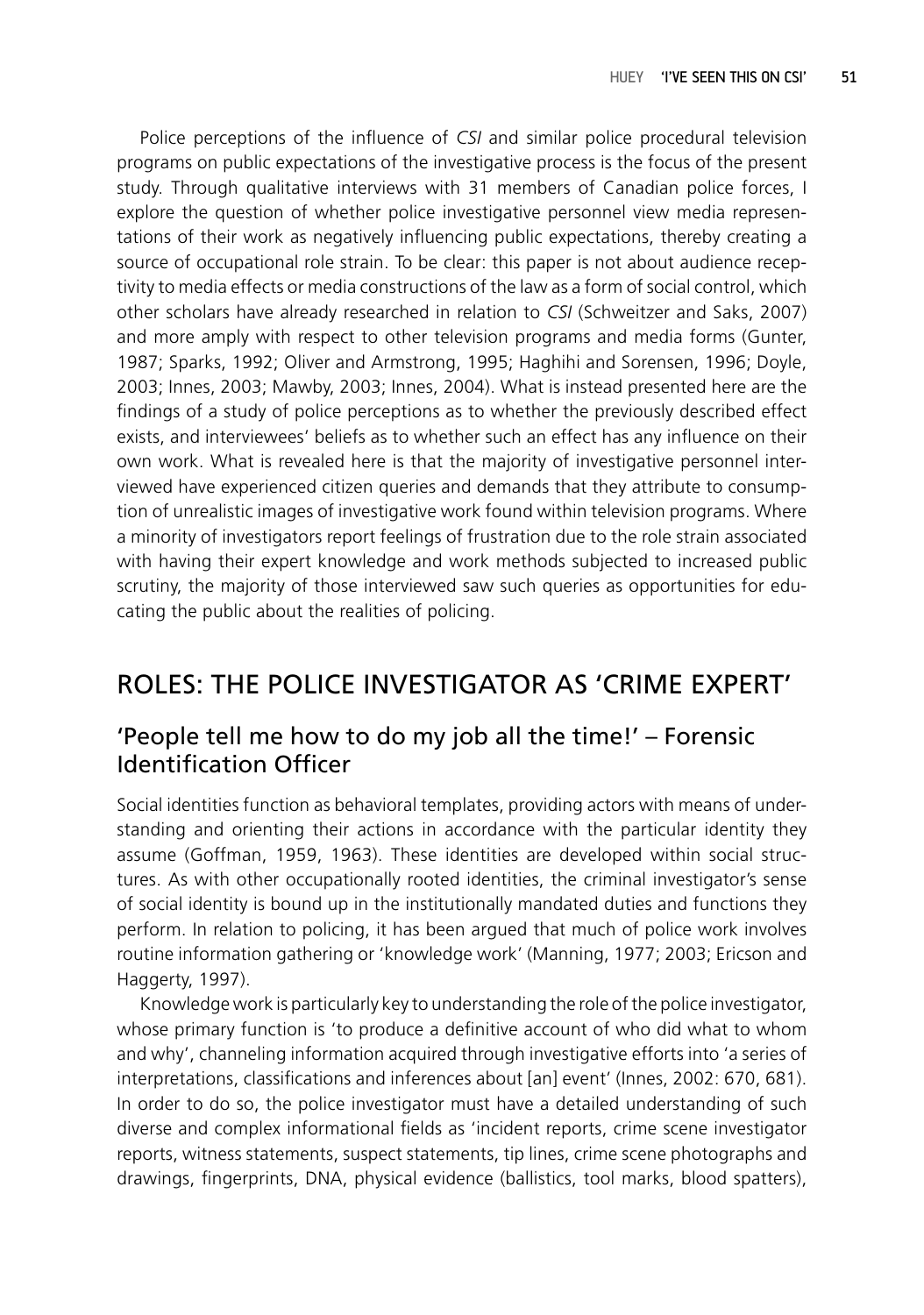informants and property tracking' (Gottschalk and Holgersson, 2006: 184). It is worth noting that this small list does not account for the legal complexities of the job, such as the need to develop mastery of rules of admissibility and the ability to draft legal documents pertaining to searches, wiretaps and so on. A further element of 'knowledge work' worth considering relates to the purported mystique of detective work. As Henry (2004: 202) suggests in his study of policing as 'death work', public fascination with the detective is frequently seen to rest on this individual's unique access to: 'special knowledge… about matters of life and death and the secrets of human nature'. The body of knowledge possessed by the criminal investigator is so highly prized within the police occupational culture that Ratcliffe (forthcoming) conceptualizes this knowledge as a 'status object' within police organizations. Indeed, as he notes in relation to the development of the detective in Britain,

*by 1963 every force in England and Wales had a detective bureau and since that time policing has tended to idolise detectives and rewarded them for their knowledge of the criminal environment, and of offenders in particular. In a culture where knowledge is power (Ericson & Haggerty, 1997: 317), the power that has traditionally*  been respected, treasured and retained by individual officers has been knowledge *that can solve individual cases. As a result, the detective function – a function*  which emphasises the case-specific and investigative facet of law enforcement – has *become a prized position within policing. Along with its elevated status, the position has a number of perks for detectives, such as an associated reward structure and*  significant public recognition (Ratcliffe, forthcoming).

In addition to serving as normative templates for the individual actor, social identities also function to guide audience expectations. As Goffman explains, 'we lean on these anticipations that we have, transforming them … into righteously presented demands' (1963/1986: 2). In Ericson's (1983) study of detective work, published before the advent of reality television and the routine use of 'field advisors' to render fictional programs more 'realistic', he notes that investigators routinely drew upon this specialized knowledge of crime in interactions with victims. Victims' lack of similar access to knowledge of policing, coupled with the expectation that the detective as *the* 'crime expert' would perform their roles and responsibilities in accordance with their expert status, routinely translated into detectives being able to frame interactions in ways that led to desired outcomes (Ericson, 1983). Lack of citizen knowledge of their work similarly affords police investigators the ability to retain control over their social identity.

Conceptualizing policing, and in particular 'detective work' as 'knowledge work,' thus accords with a central element of the police investigator's self-image: as an authoritative 'expert' in the field of crime<sup>1</sup> (Clark, 1965; Skolnick, 1966; Ericson, 1983) and human behavior (Henry, 2004). It is this aspect of the social identity of police investigative personnel that is challenged when victims and other citizens profess 'knowledge' of police work acquired through television viewing.

By 1989, the investigator's claim to specialized knowledge of crime, and thus a fundamental component of their self-image, was clearly under challenge. In a study of detective work, Stenross and Kleinman (1989) found police investigators complaining that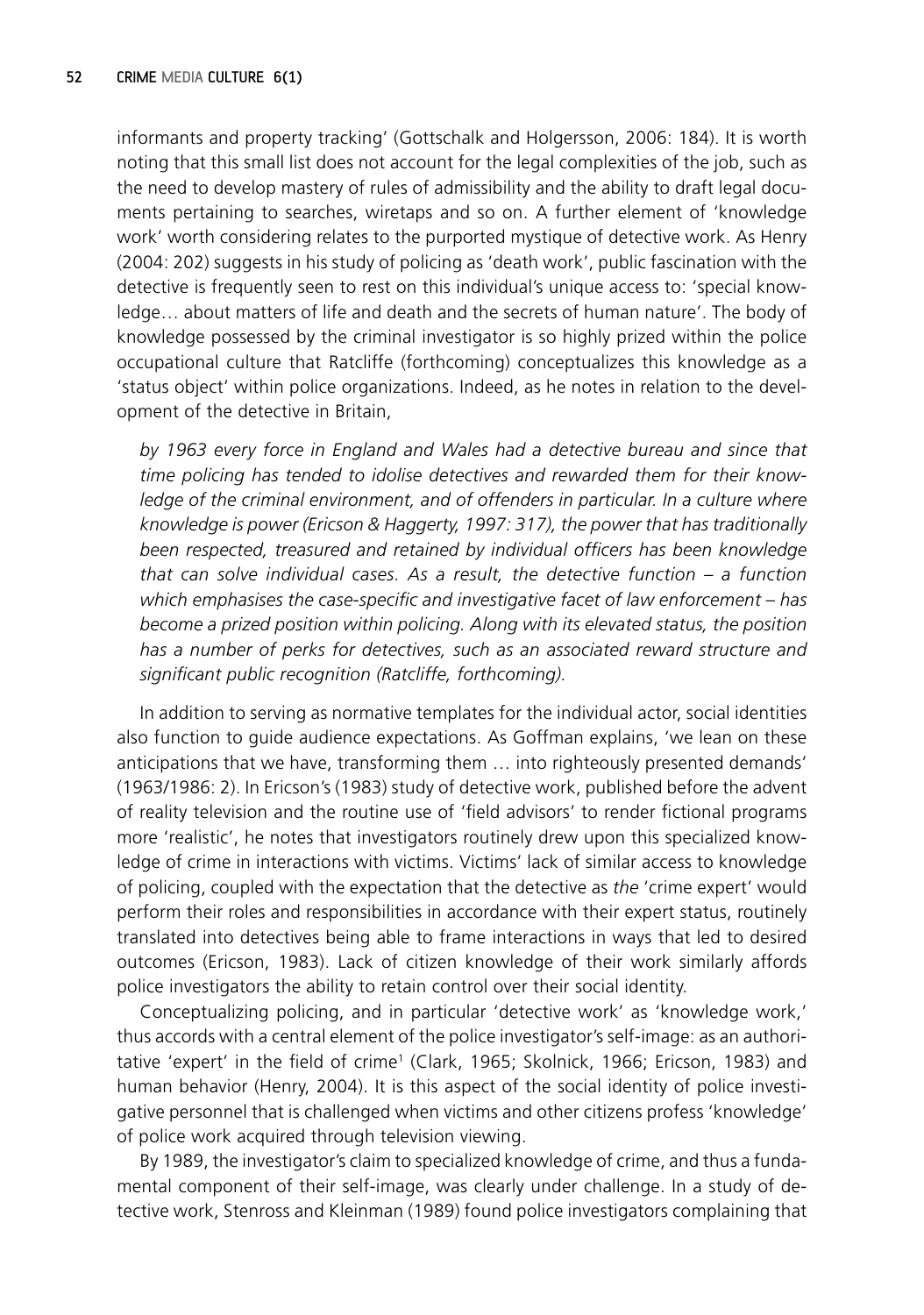victims would attempt to usurp their role by offering unsolicited advice on how to solve cases and making demands concerning the deployment of resources. The source of these demands is traced to victims' expectations of the investigator's social identity influenced by exposure to the perceived 'expert knowledge' offered by television representations of investigative work (Stenross and Kleinman, 1989: 445). More recently, in a study of the influence of television portrayals of frontline police officers on public expectations, Perlmutter (2000) notes that 'street cops perceive that the mass-mediated cop is in a sense a rival – one that has far greater influence on how we the citizenry define and appreciate police work' (p. ix). This rivalry, as I suggest in my concluding remarks, has two potentially significant social effects. The first potential effect can occur at the individual level, with individual actors suffering occupational role strain as a result of increasing demands. A further consideration is the issue of public confidence in the police institution as a whole, particularly when victims or the public at large fail to see what they believe to be an appropriate level of police response.

To explicate the tensions and frustrations that police investigators can experience when they find themselves confronted with multiple, often-conflicting demands while on the job, I draw on the symbolic interactionist concept of 'role strain.' Role strain, conceptualized by William Goode (1960) is drawn from 'role theory' and refers to the difficulties individual actors feel when attempting to fulfill multiple obligations within one role. As Goode explains, 'the individual's problem is how to make his whole role system manageable, that is, how to allocate his energies and skills so as to reduce role strain to some bearable proportions … so that various institutional activities are accomplished' (p. 485).

In relation to work in the field, the police investigator is expected to perform a range of tasks related to the furtherance of a given investigation. These tasks must be completed in ways that adhere not only to the operational requirements of their particular organization, but also comply with the legal-normative rules of the criminal justice system and potentially with extra-institutional demands made by insurance companies, social service agencies and other institutions that may have a vested interested in the outcome of a given investigation (Ericson and Haggerty, 1997). Within this task work, we can also locate a further set of positive obligations – to victims, victim families, witnesses, suspects, and the general community – that are embedded within the institutional mandate of serving the public. Interactions with members of these groups are always tinged with awareness on both parts of these positive obligations and what they mean.

Thus far I have been focusing on the police investigator's side of the police-citizen interaction, but it is equally important to consider, if only briefly, the nature of the citizen's expectations in these interactions and those forces that shape public expectations. Most citizens' direct knowledge of policing comes through contact that is brief and often limited to the negative experience of receiving a ticket by a patrol officer (Skolnick, 1966). Rather than direct experiential knowledge, the bulk of public knowledge of policing is derived from media sources: newspapers, fictional and 'reality' television crime programs and movie images (Ericson et al., 1989; Mawby, 1999; Jackall, 2000). Given the ubiquitous nature of television, a fair amount of scholarly attention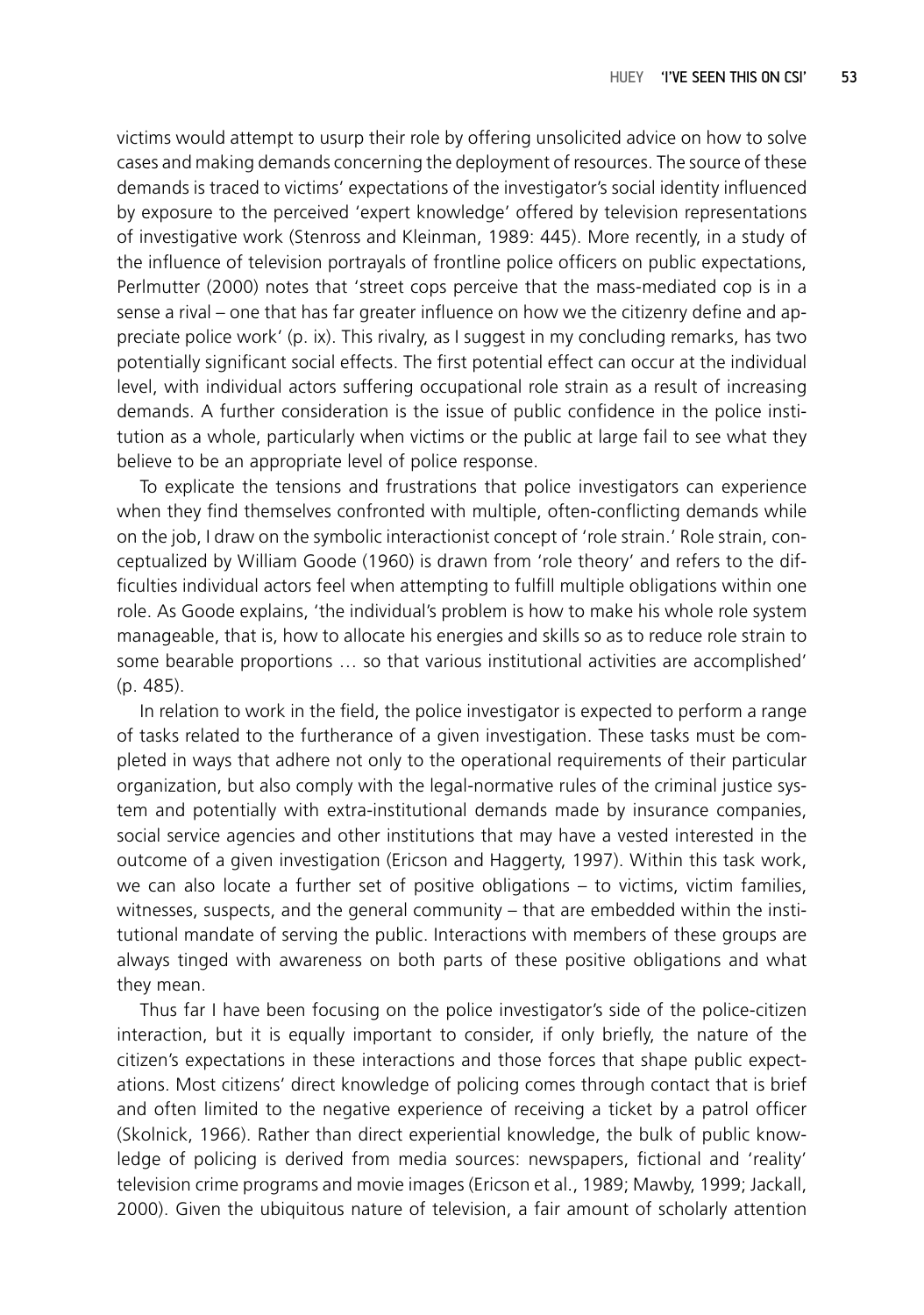has been deservedly focused on the question of whether and how different television formats influence audience perceptions of policing (i.e. Doyle, 1998; Oliver and Armstrong, 1998; Perlmutter, 2000; O'Sullivan, 2005;).

Scholarly opinion on police perceptions of media images of policing has tended to converge on one central point: the police institution and its members view such images as having an effect on public perceptions and thus are particularly sensitive to portrayals of their work (Ericson et al., 1989; Reiner, 1992; Perlmutter, 2000). Reiner (1992) makes this point most succinctly:

*Police reactions to their media representation suggest a kind of Catch-22 paranoia. Stories about police deviance are understandably regarded with concern … some*what less predictably, officers are also worried about positive representations of *policing, which would lead the public to expect too much of the police in terms*  of crime-fighting wizardry or superhuman patience, tact and integrity (p. 267).

It is police concern with the second of these forms of representation that is explored here. To the extent that *CSI* and similar other police procedural programs remain popular among North American viewers, and that the *CSI* franchise in particular has generated media-fuelled controversy over whether its glamorous images of high-tech police investigative work translate into unrealistic expectations of the police investigation process, I use *CSI,* as well as the raft of police procedural programs available on cable networks, as vehicles to explore with police investigative personnel their beliefs, thoughts and experiences as to what they perceive as the influence of such television programs in shaping aspects of their interactions with victims, witnesses and other members of the general public. Further, I explore the extent to which interactions seen as being influenced by the consumption of fictionalized images of policing on television serve as a source of occupational role strain for investigators.

# METHOD OF INQUIRY

This paper is informed by data drawn from interviews conducted with 31 Canadian police investigators. In order to increase the sample size and the diversity of the interviewee pool, the Chief Constable's office of municipal and/or regional police units from two Canadian provinces – British Columbia and Ontario – were contacted and permission was sought to conduct interviews with police investigative personnel. Seven municipal and/or regional police units representing two major Canadian cities and several medium-sized communities agreed to participate.

Once approval was granted, semi-structured interviews were conducted with individuals who fall into one of two groups: police investigators and Forensic Identification officers. Interviews typically ranged from 1–2 hours, with an average interview length of 1.5 hours. Members of both occupational groups were asked questions related to two of the core concerns of this study: (1) to what extent do television portrayals of police investigative work cohere with actual police roles and functions; and (2) do police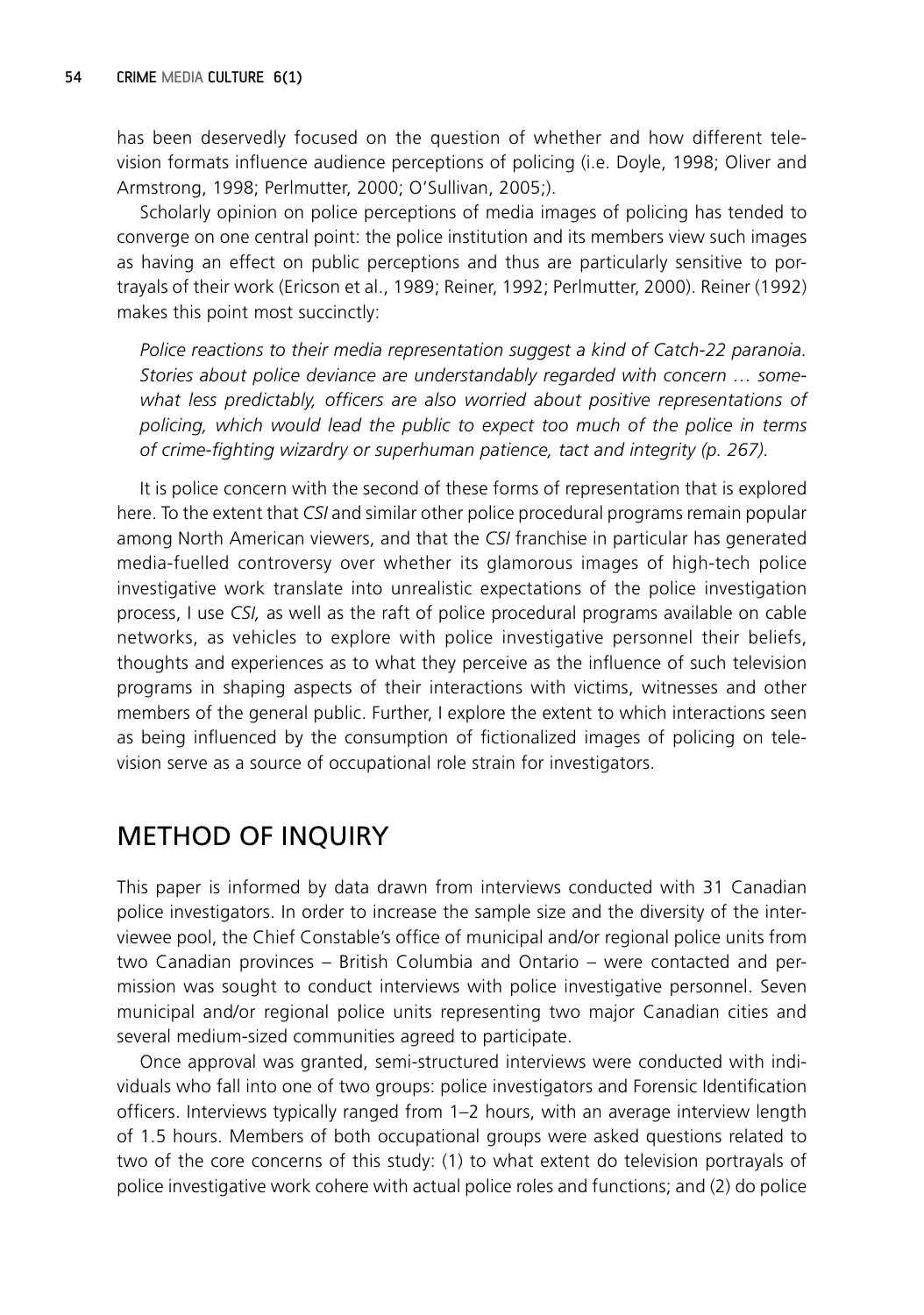| Interviewee category             |    |
|----------------------------------|----|
| Police Investigators:            |    |
| Major Crimes Investigator        |    |
| Homicide Investigator            | 9  |
| Sex Crimes Investigator          |    |
| Property Crimes Investigator     |    |
| Forensic Identification Officers |    |
| Total                            | 31 |

officers perceive television programs, in particular *CSI*, as influencing public expectations in the field in relation to their investigative role and work duties? (See table 1.)

Although both occupational groups were asked the same sets of questions, and have been grouped here under the more generic category of 'criminal investigator', their work functions are very different. The police detective is the officer responsible for overseeing the management of an investigation as a whole (including the interrogation of suspects, interviewing witnesses and making arrests). Members of Forensic Identification (Ident) units are specifically tasked with processing evidence at crime scenes, and their function is more closely analogous to that of the 'CSI', or Crime Scene Investigator (a term more common in American police jurisdictions). As portrayals of police work found on *CSI* and other such police procedural programs often blur these otherwise distinct police roles, both sets of police workers were interviewed in order to flesh out similarities and differences between the 'real' job, as perceived by those who perform it, and the mediated images presented to the public. Further, including both groups allowed me to more fully capture a range of interactions that police investigative personnel have with the public. For example, unlike their fictional CSI counterparts, Ident personnel interviewed for this study attend 'lesser crimes' – break and enters and robberies – where they report frequently encountering victims who openly manifest curiosity about Ident techniques used and/or attempt to proffer advice with respect to potential sites for fingerprinting. In contrast, crime scenes involving homicides - the major staple of television crime dramas – are processed behind barriers that operate to inhibit nonpolice contact with working investigators.

I also note that four different types of police detectives were interviewed for this study: members of major crimes, homicide, sex crimes and property crimes units. Personnel from each of these groups were included because they have very different sets of interactions with victims, victims' families and witnesses (due to the nature of the crimes involved). However, despite the fact that the nature and impact of the crimes they investigate may differ – for example, one interviewee in a major crime section specializes in robbery, whereas other participants work exclusively on homicides – most of the individuals interviewed had previous experience in other units and drew on this experience in formulating responses to questions posed. Thus, a homicide investigator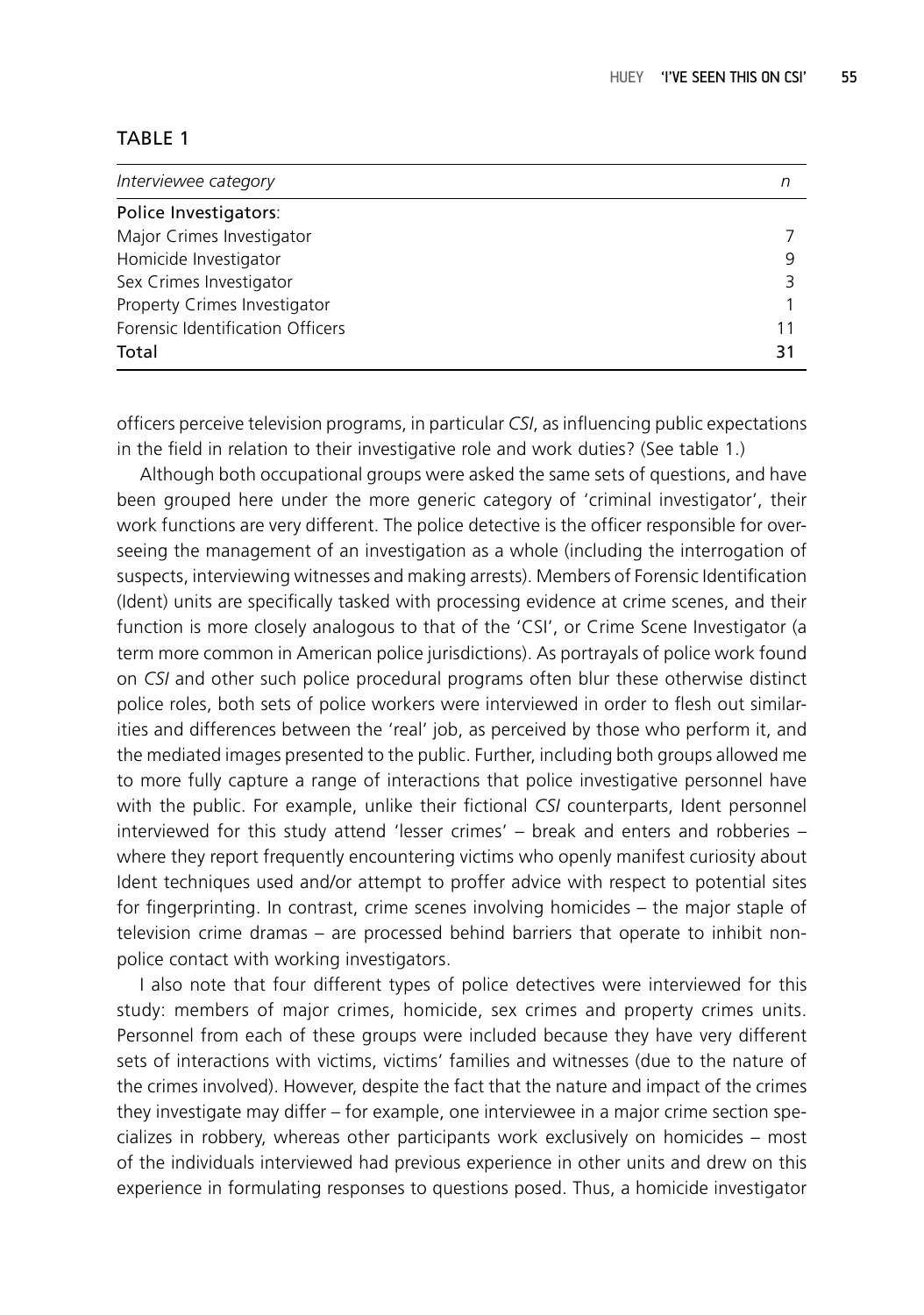spoke at length about his perceptions of the '*CSI* effect' in relation to previous experience as a sex crimes investigator, and the head of a Major Crime unit related stories from his time working on a major homicide file. Similarly, several of the Ident personnel interviewed have previous experience in detective units, and spoke about this experience as it related to different topics covered during interviews.

To analyze the data collected, interview transcripts were printed, read and then manually coded according to major themes identified. To ensure reliability, as well as to identify emergent sub-themes, transcripts were re-read and manually re-coded two further times.

In relation to the selection of Canadian investigators, I note that although a large number of forensic and police procedural programs are produced and consumed in the USA, these programs are also purchased by networks abroad and watched by a multitude of viewers in other countries. This is the situation with respect to Canada. Further, as many cable subscribers also pick up broadcast signals from US television stations, it would be fair to say that the Canadian market is saturated with US programming. Thus, one would expect to find that Canadian police investigators would have similar perceptions about potential effects of US crime programs as their col-leagues to the south.

In relation to questions about specific programs, during interviews respondents were queried specifi cally about *CSI*, as well as other popular crime programs. While several of the officers interviewed stated that victims/witnesses had cited CSI specifically, in other instances we are relying on the police officer's attribution of the source of a particular remark to *CSI*. As the original source of a particular witness/victim comment is not traceable and/or there is always a possibility that a police officer may have mistakenly conflated *CSI* with other shows, I am not focusing exclusively here on *CSI*, but rather on *CSI* and the range of police procedural programs currently available. I realize that some readers may see major distinctions between the framing of various elements in different program types; however, while it is the case that *CSI* over-emphasizes forensic technology, it also contains investigative elements common to other programs (such as witness/suspect interviews). Conversely, programs that are typically categorized as 'police procedural' (such as *Law & Order*) may contain any number of forensic elements (from autopsies to lab work).

A final note on method: whereas previous studies have sought to discern a 'CSI effect' through various methods, the present study is significantly more modest in scope. As a wealth of literature in the field of media studies has suggested, attempting to deduce a 'media effect' is a frequently problematic undertaking because of issues related to sampling, methods employed and so on. To avoid these problems, I am focusing on the narrower question of whether police officers interviewed *perceive* an effect from *CSI* and other police procedural programs in relation to their interactions with victims and witnesses and, if so, *how they respond to it*. While it is the case that narrowing the scope of the study entails offering little directly to the 'CSI effect' debate, it does permit a means by which the views of police officers are represented in a form other than anecdotal evidence contained in media reports.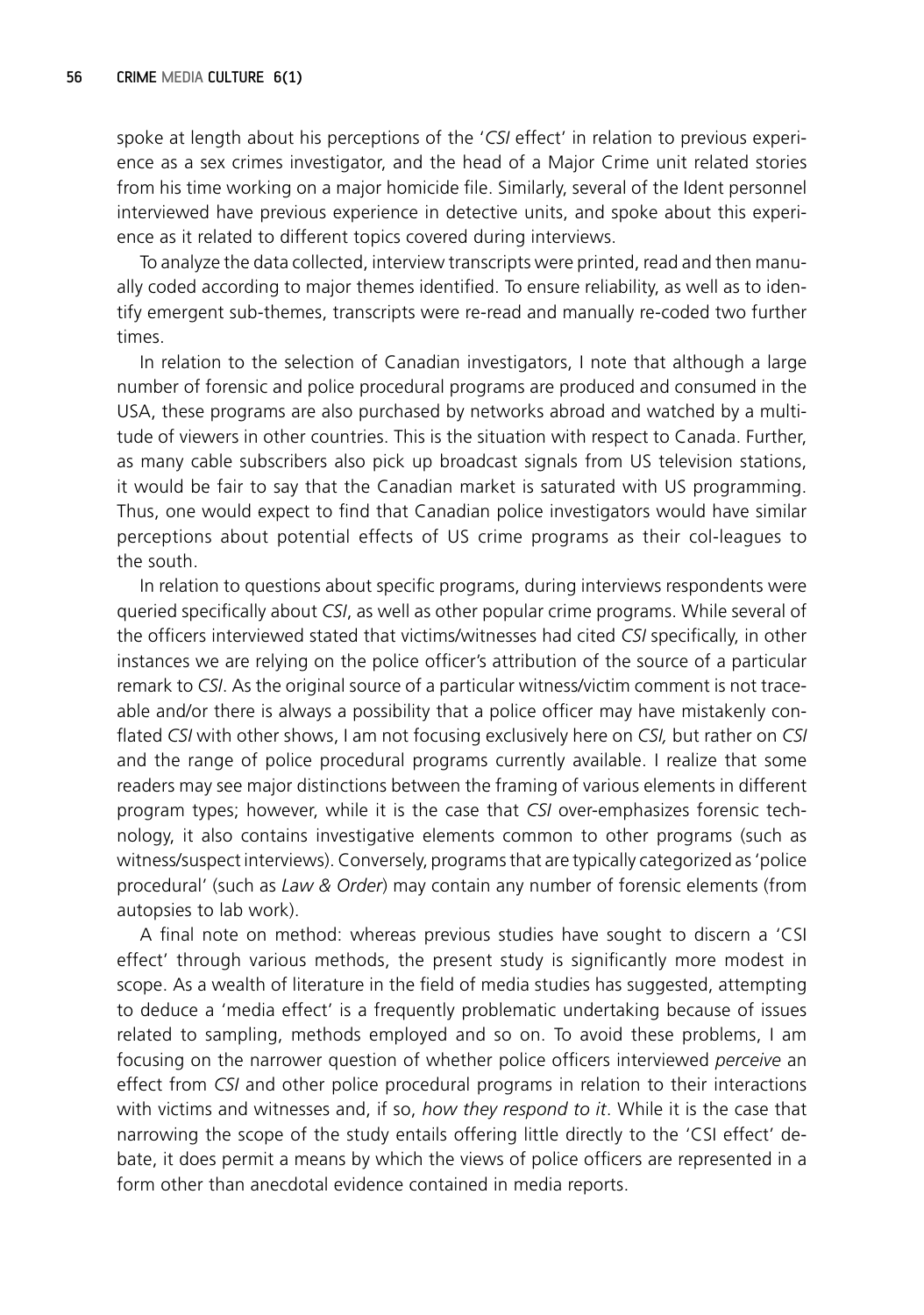### DO INVESTIGATORS PERCEIVE *CSI* AND OTHER SUCH SHOWS AS HAVING AN EFFECT ON INTERACTIONS IN THE FIELD?

### 'People will come and expect me do the magic that they see on TV' – Forensic Identification Officer

In each of the interviews conducted, respondents were asked a variant of the question: 'have you ever experienced a situation with a victim, victim's family member or witness where they were questioning something you were doing or not doing and you had the feeling that their question was influenced by viewing *CSI* or another fictional television crime program?' Of the 31 police investigators interviewed, 28 interviewees stated that they had had such experiences, which they attributed to the influence of police procedural programs on television. Only three interviewees responded in the negative. Of the latter, one respondent noted, 'I do know of others [police investigators] who have run into the whole *CSI* 101 questioning.'

Thus, the majority of officers interviewed spoke to what they perceived to be an effect of television crime programs: civilians believing they have sufficient knowledge of police procedures to query investigators' work methods, and/or suggesting potential avenues of investigation. For example, a Sex Crimes Investigator stated, 'You'd be surprised how many people say, '*CSI* can do this and *CSI* can do that. So why aren't you doing this?' A Forensic Identification officer similarly noted, 'people will tell me often "*CSI* is my favorite show" … occasionally as I work they will even say, "Well aren't you going to...?" because that [technique] figured prominently in some episode they saw.' A Homicide Investigator related experiences in which civilians said to him, 'I've seen this on *CSI* and you might want to...' A Sex Crimes Investigator noted receiving comments from victims and witnesses, such as, 'I saw on *CSI* that you can get fingerprints from a pen.' One frustrated Major Crimes Investigator spoke about his experiences of finding civilians interviewing witnesses in relation to crimes he was investigating, behavior that he attributes to the effects of viewing police procedural programs on television and believing that they have sufficient knowledge to conduct their own interviews:

*People start to interview the witnesses themselves, and then saying, 'well, you didn't ask this question.' And it's like 'well I can't lead the person. I need to ask them openended questions … that has become a real big problem where people don't leave us to do the investigation and they are starting to do investigations on their own. Asking 'well you haven't talked to this person yet' and its like 'well I haven't gotten to that person yet!'*

Those same interviewees who reported experiencing this version of the '*CSI* effect' also specifically addressed what they perceived to be unrealistic expectations of their abilities fostered by television portrayals of investigative work. For example, a Major Crimes Investigator attributed to CSI a set of expectations that he finds difficult to manage: 'people wondering why you can't do more, or why you haven't found somebody yet.' A Forensic Ident officer stated,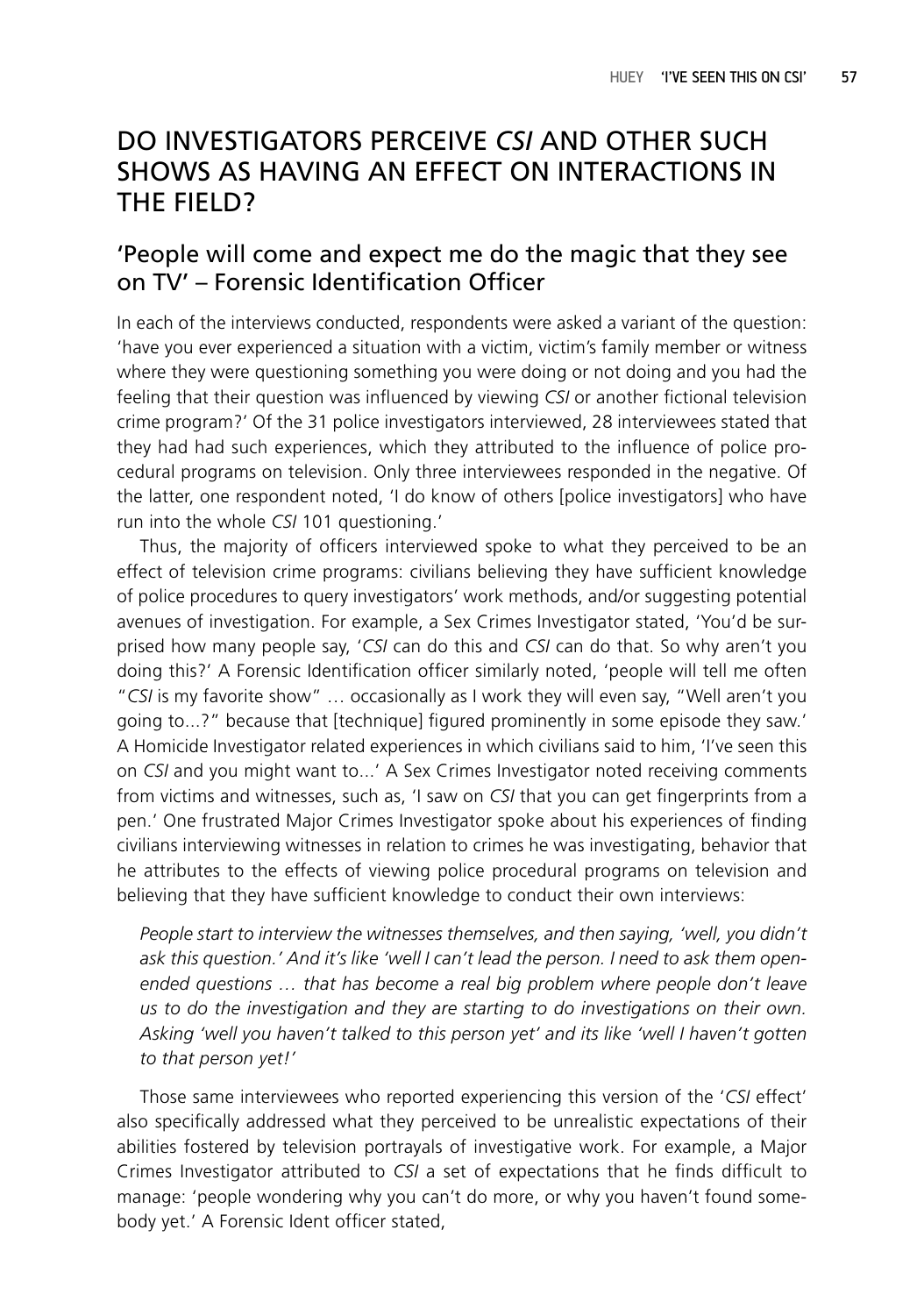*I've noticed that since the show [CSI], not to spend too much time talking about the show, these are the perceptions that people have: I should be walking to the edge of the room, peering in, seeing one hair to the exclusion of all the others that are on*  the carpet, realize its significance and have events play out like a video because you *can watch the events based on that one hair, and I should have the hair taken away and discover the author of the crime. And I do have to explain to people, because if I don't get down on my hands and knees and search for the burglar's hair, then I'm not doing my job!*

A Homicide Investigator summed the views of several other respondents in offering the following thoughts on public expectations, which he attributed to *CSI* and similar other programs:

*[The public] think everything we're gonna get it within half an hour. More enlightened people think you should be able to get it within a day. Or you should be able to get search warrants. Just draft up a one page paper and you've got your search warrant, right? They don't realize that things take a while … The CSI thing is sort of a lack of understanding. If I were to generalize it as a whole, that's what we're faced with.*

Unrealistic public expectations in relation to the investigative value of particular pieces of evidence – expectations perceived by investigators as engendered by television crime programs – was also a recurring theme in interviews. A Major Crimes Investigator stated that programs such as *CSI* place too much emphasis on the investigative value of 'clues'. Using the example of a boot print on a floor, he explained, 'Well, yeah, okay, we'll take a picture of it and get the imprint, but chances are we're not going to do anything with that boot print unless we have a suspect. But people, because of the *CSI* show, they think, "Oh, perfect! It's solved!"'

Interview respondents who perceived victims and witnesses as having unrealistic expectations fuelled by television crime programs expressed concerns over the potential for public dissatisfaction when such expectations are confronted by the realities of modern police work and its limitations. As a Homicide Investigator explained, 'I think [*CSI*] provides false hope to a lot of people and makes them believe that "oh my gosh, if it's on *CSI* than this is what must be happening. Technology is this up to date that this must be used worldwide." And that's just not the case.' Another Homicide Investigator noted that whereas *CSI* portrays investigators as having the ability to almost instantaneously access DNA results, lab results usually take between three to six months to process. Thus, he said of some of the victim families with whom he has had contact, 'it makes them pretty pissed off that you aren't as good.' Similarly, a Major Crimes Investigator commented,

*I* can see that people would get frustrated ... I think the public does get frustrated *if they don't see what they believe to be an appropriate police response and a thorough investigation, which I think is infl uenced directly by the media and the television shows that you've spoken of.*

During interviews, police investigators were also asked as to the frequency with which they had received comments from victims/witnesses that they felt were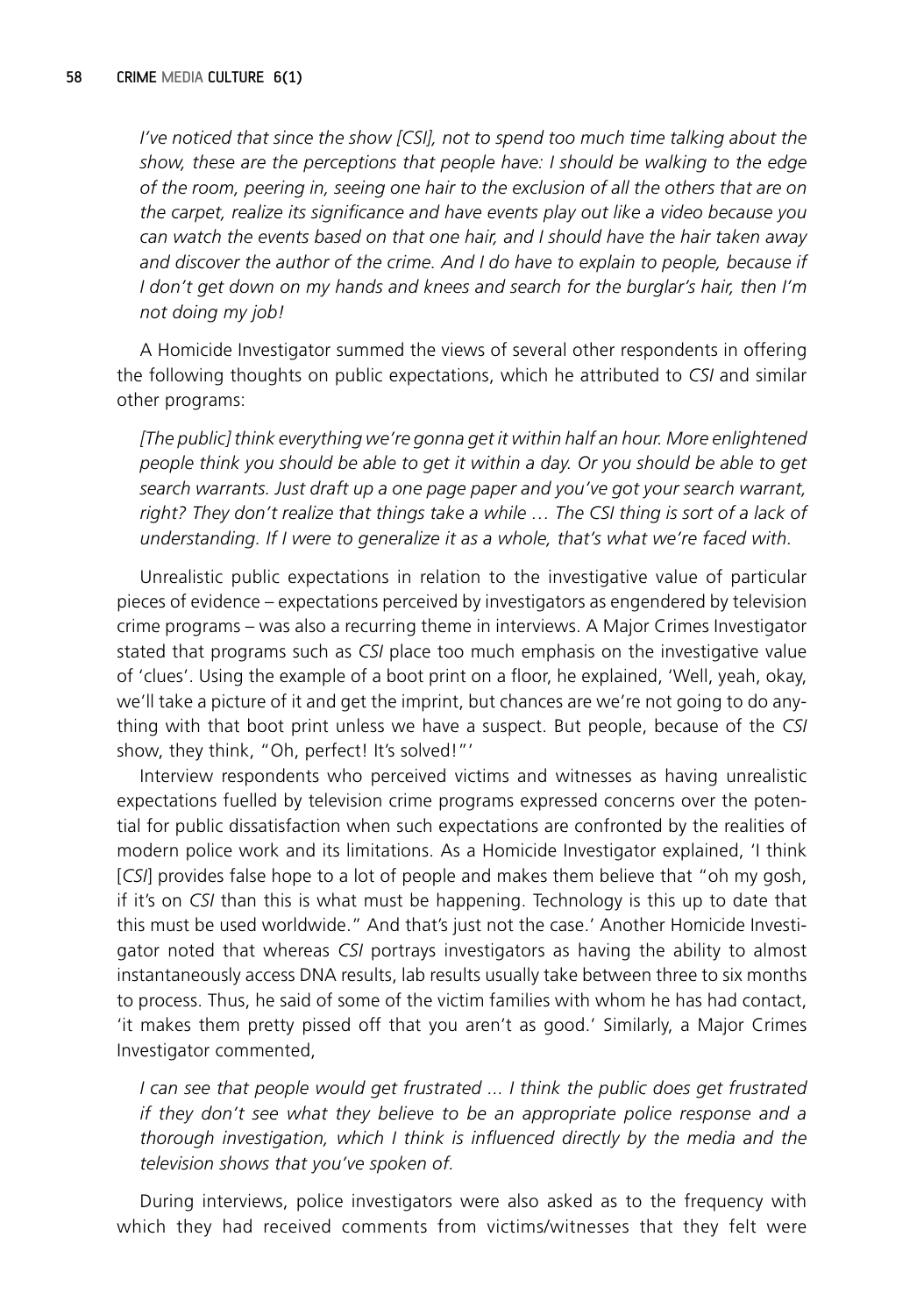attributable to consumption of *CSI* and similar other fictionalized forensic or police procedural programs. The majority of police officers interviewed stated that such 'second guessing' was not a routine occurrence – indeed, one respondent noted that he had even encountered a witness who had said 'I know it's not like *CSI*' – and used words such as 'occasionally' and 'the odd time' to describe the frequency with which they encountered such comments. However, others – most notably Ident personnel – employed words like 'often', 'not uncommon' and 'all the time' to describe the frequency of such interactions. The latter is likely explainable by the fact that Ident personnel tend to process more crime scenes than investigators (particularly Homicide) and are at such scenes for longer periods of time, thus facilitating the possibility of increased interactions with victims/witnesses.

# MANAGING ROLE EXPECTATIONS

### 'I need to make [victims and witnesses] feel that their feedback and input is appreciated. Not just say "you don't know anything. Bug off."' – Major Crimes Investigator

Although media images of the detective frequently cast police investigators as cerebral, analytical types who cogitate over evidence (Reiner, 1992) or as wisecracking, actionoriented 'hard-chargers' (Herbert, 2001) knocking down doors and 'busting perps' (Scharrer, 2001), policing scholars have long recognized that successful police investigators rely primarily on their inter-personal skills (Jackall, 2000; Henry, 2004). They are, as Henry (2004) notes, 'first and foremost good communicators and good listeners' (p. 213). Indeed, a recurring theme in interviews with police personnel was the need of the criminal investigator to successfully 'manage people' in order to further an investigation. Included in the list of those who must be 'managed' are suspects, victims, witnesses and sometimes other police or criminal justice personnel. Interviewees revealed that in many instances, their 'people management' activities take the form of managing public expectations related to their role as police investigator. For example, a Major Crimes Investigator advises that 'it's always been me explaining to [victims] that this is how the investigations work and unfold, and these are the parameters that exist surrounding the things that we do.' The major rationale offered for 'people management' as task work is that respondents see it as part of their public service duties. Still others noted that engaging with victims and witnesses allows investigators to secure much-needed cooperation that might yield information critical to an investigation (see also Ericson et al., 1989). However, yet another reason for engaging with citizen expectations emerged in interviews. In the words of a Major Crimes Investigator, 'if you shut [victims and witnesses] out, of course they're going to complain … they'll make a scene right there at the scene. People don't like to be shut down.'

Writing in 1967 of the rise of the professional movement within policing, Neiderhoffer suggests that the most important element of demonstrating professionalism within a police force is the exhibition of 'good public relations' (p. 131). The need for 'public relations' is so engrained within the fabric of modern police forces – albeit to varying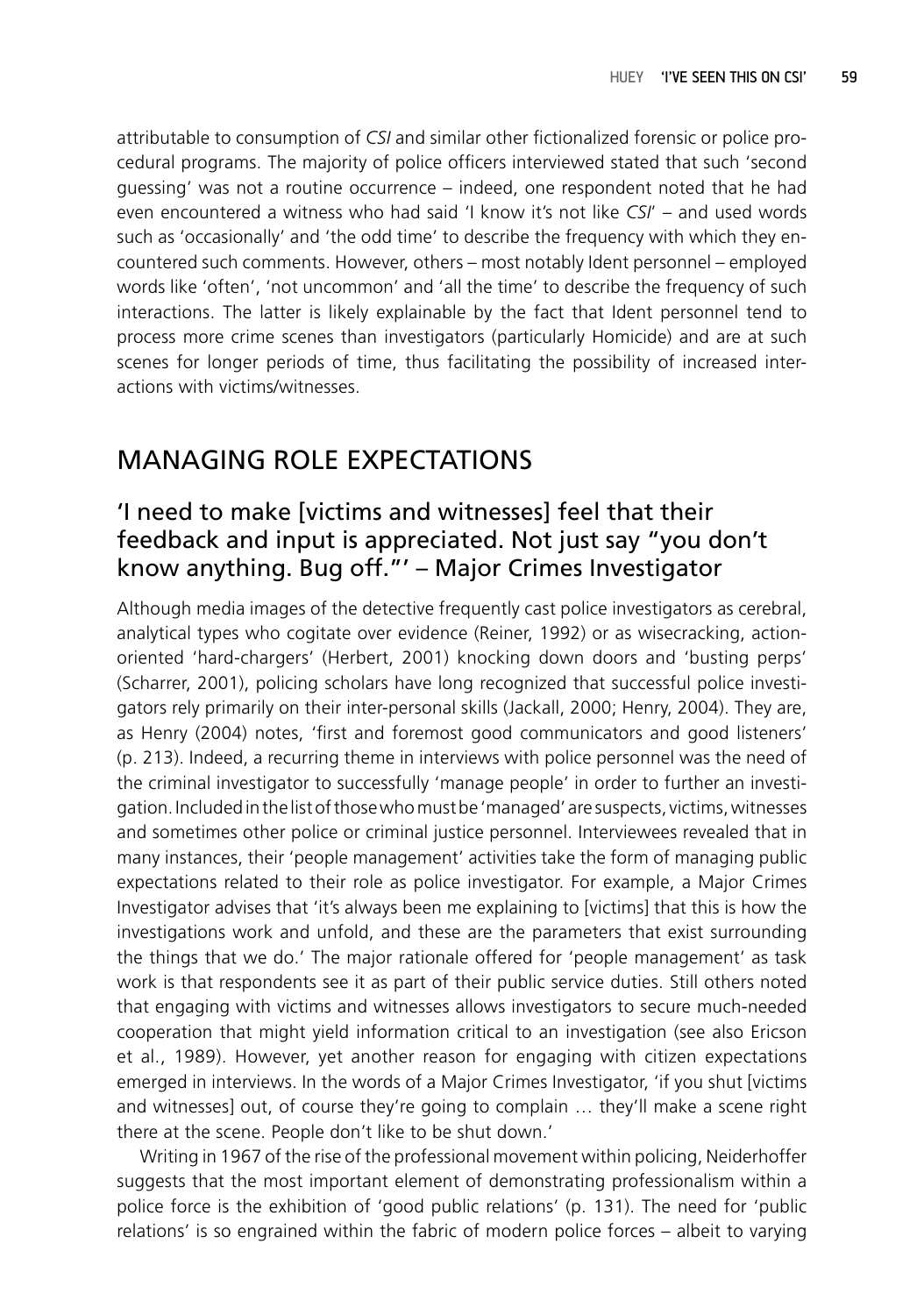extents – that for the individual police officer, responding to citizen queries and demands is largely seen as a routine feature of the job. In essence, though, such queries and demands provide one more set of expectations to be met. Interviews with both sets of police personnel reveal the use of one of three strategies for managing citizens' expectations, particularly in relation to those perceived as being media fuelled. The first of these tactics is 'appeasement', a variant on the public relations exercises that Ericson et al. (1989) have termed 'providing a gloss': police members seek to silence potential or real evaluations and/or complaints about their performance by responding to, or pretending to respond to, queries and demands as a means of giving citizens the impression that they are doing everything possible to solve a case. The second strategy identified is for investigators to view such queries and demands as opportunities to educate the public about the realities of policing. The third strategy investigators referenced involves a resort to authority: police officers simply referred to their expert and/or legal status as a means of shutting down perceived opposition to how they are handling a case.

In response to citizen demands that particular investigative strategies be pursued, some police personnel stated that they would acquiesce on the ground that it is easier to undertake a particular action, or pretend to, than to explain or argue with a civilian. Such 'displays of detective expertise and the use of particular investigative methods' are sometimes, as Ericson et al. (1989) have similarly noted, 'oriented to reproducing in the victim-complainant's mind that the detectives were doing what detectives are supposed to do' (p. 100). Evidence of the use of this tactic is demonstrated through the words of a Major Crimes Investigator: 'being realistic most of the time I will say, "Yeah, you bring in a good point", even if in my mind it's stupid.' A Forensic Ident officer also illustrates this particular form of 'public relations' approach: 'I've actually had people get angry at me because I wouldn't powder something. So now we just powder it in a sense of appeasing what their curiosity is going to be, and obviously we don't find anything.'

The majority of respondents interviewed, however, said that they chose to see citizen queries and demands as an opportunity to dispel some of the myths about police work perpetuated by mass media images. A Major Crimes Investigator exemplifies this approach:

*The quickest way is to tell them. You can even use it as a humor thing, 'Hey, you watched that on TV, ha ha.' Then say, 'This is my job. This is what I have to do.' Then once you start to get them into that place, they are listening to you, I find that effect from TV goes away.*

The head of a homicide unit responds to a question about the perception that public expectations are increasingly shaped by programs like *CSI*, 'Our guys have to educate people.' This contention is supported by a homicide investigator in the same unit, who notes, 'We have to actually talk about these shows. This isn't *CSI*. Things don't happen that way.' In dealing with victims and witnesses, a Sex Crimes Investigator states that:

*we try to explain to them that that happens on CSI, and we have a lab here that takes a little bit longer, because I think on CSI you can submit DNA and within ten minutes you get the results out of this little machine.*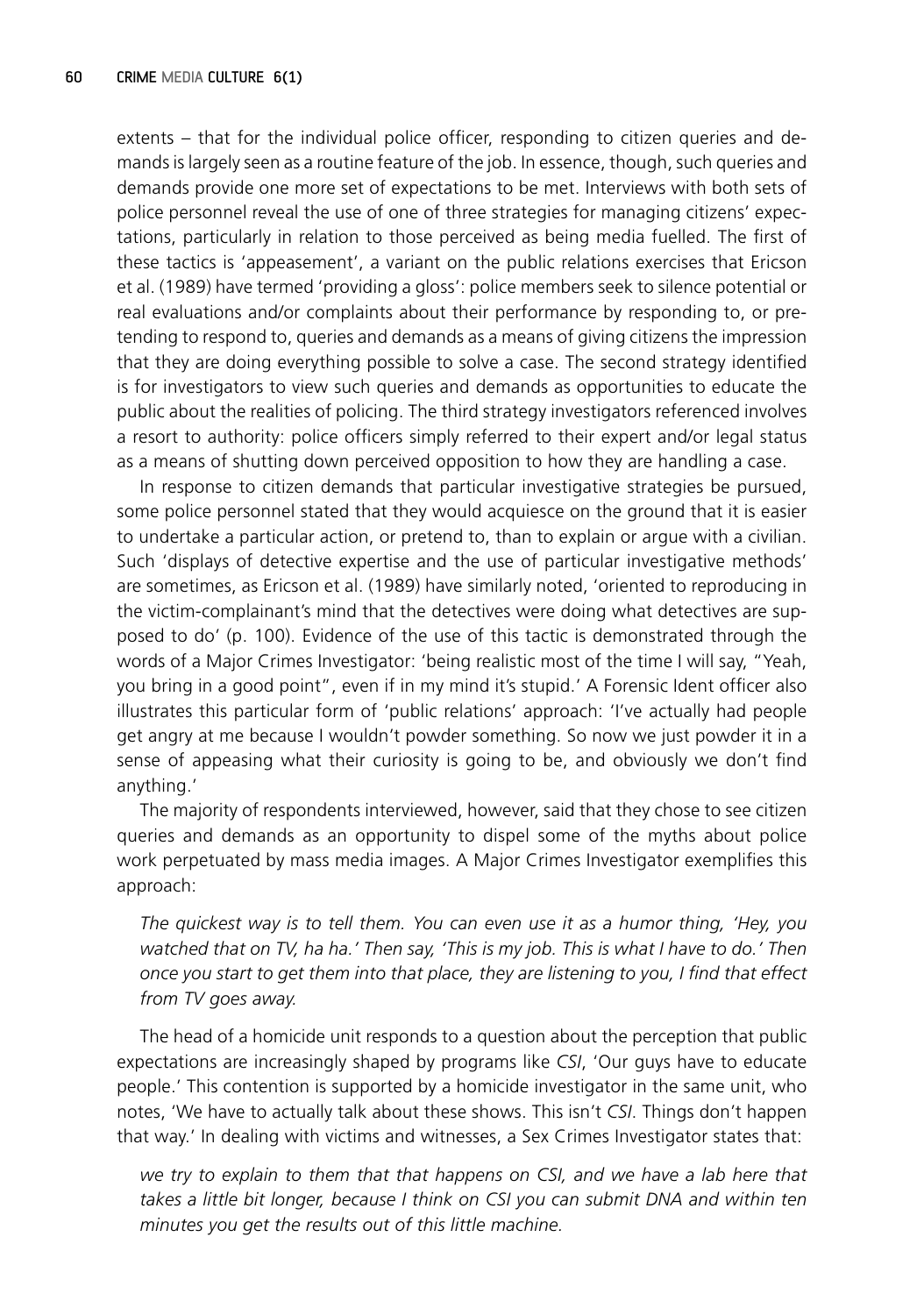The results of directly confronting the media myths of police investigative work, this officer suggests, is that 'it doesn't take much for [people] to understand that it doesn't work like that [in the real world].' A Major Crimes Investigator states that,

*I think most times people are pretty good about it once you have kind of pointed out the reasons why you did something … it's like; 'that's technology that doesn't even exist', and they're like; 'oh, it doesn't?' and I'll be like 'no!' And I'll even say that 'you've been watching too much TV'.*

Closer scrutiny of the educational approach reveals that this method actually affords investigators an avenue for reasserting their expert status in the eyes of citizens with whom they are engaged. Perhaps not surprisingly then, the majority of interviewees who use this approach are also among those who stated that they are less inclined to feel role-related tensions when dealing with citizen queries and demands. This method, I suggest, allows the investigator to retain their expert identity and thus a sense of control over their case.

It is also worth noting, however, that although interviewees who use the educational strategy stated that this tactic is, in their view, the best means of managing citizen expectations in the field, several acknowledged what they see as two limitations of this approach. The first of these limitations is the time it takes time to respond to citizen queries, time that investigators often feel could be better spent on tasks directly related to the investigational process. As one Forensic Identification Officer acknowledges,

Sometimes I find myself speaking to those people, spending more time than I would *otherwise telling them why I'm not going to do a particular thing … and why we shouldn't expect the results that we see on TV, because from what I gather, on the show [CSI], there is never any dead ends.*

One Forensic Identification Officer explained that he has developed a demonstration that he delivers when he encounters civilian queries as to why he is not fingerprinting particular objects.

*A: I've got my little speech ready … it involves, I could come in here ... and you're gonna hate me for the next three weeks because that's how long it's going to take for you to clean after me.*

*Q: That's probably pretty effective.*

*A: Yes ... I will deposit a print. I will tell them what type of surfaces I'm looking for. I* will demonstrate a print on top of another print. Or on a cupboard handle that's already covered in grease and sweat. The fingerprint blends in, you don't get any*thing. I give them a demonstration, give them my speech. 'Now it's up to you. If you still want a show that's not going to help out to prove anything, or you going to let me do my work and look for suitable surfaces?'*

*Q: At that point they back down?*

*A: They back down. But it takes me ten minutes sometimes (sigh).*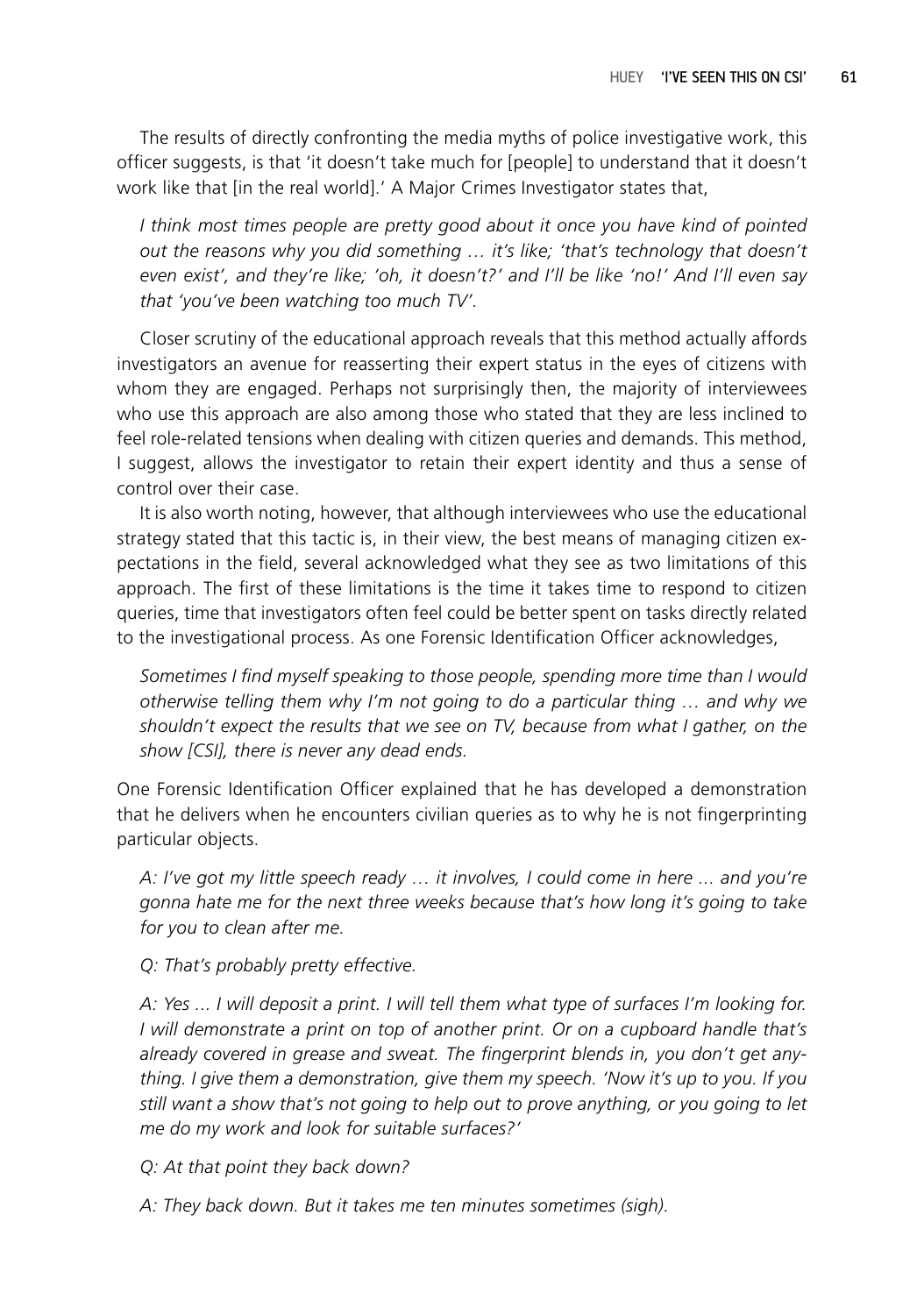Investigators who are proponents of the educational approach also acknowledge that in some situations they believe their education efforts have, at best, a temporary 'neutralizing' effect. For example, a Sex Crimes Investigator wonders, 'maybe they're left with some doubt after I explain it … maybe they are still thinking, "Well *CSI* they can do this."' Similarly, a Major Crimes Investigator wonders whether, despite attempts at educating citizens about the realities of police work, that views of policing perceived to be shaped by television shows 'might come back the second you leave.'

In response to the question 'do you find that by educating people up front, it minimizes their demands or maybe their frustrations with the process?' a Homicide Investigator responded,

*sometimes yes, sometimes no. It really depends on the people you're dealing with. Some people will understand that. Some people simply won't. Maybe because they see these quick solutions on TV or they just want a quick resolution because their family members been hurt or killed.*

A Forensic Identification officer complained,

*people just don't understand. I try to educate them as much as I can, but they kind of think that if somebody touched the glass or somebody came in this window, then there has to be fingerprints. When we don't find anything it seems to be our fault.* 

An Ident officer from another police service offered a similar complaint: 'even when you explain what the real science is, there is still a little bit of doubt in people's minds as a result of *CSI*.'

The third strategy investigators referenced involves using their police authority and/ or expert status as a means of shutting down potential complaints and/or perceived opposition from citizens as to how they are investigating a case. A Forensic Identification officer exemplifies this strategy in the following story about being offered unsolicited advice from the family member of a crime victim, advice that the officer ascribed to the man watching too much *CSI*:

*I* was in the West End, a fellow was there with his partner and they were at his *mother's place and it had been broken into. And I was processing the exhibits and*  he says; 'Oh, you can get fingerprints off this, and you can get fingerprints off that.' So I went over and did that, knowing full well that I wouldn't get fingerprints off anything. And they had used the old wooden shovel that had been left out on the *patio, and the handle on it was weathered and I knew very well that I wouldn't get a print off that and he said, 'Oh, you can get a print off that.' And so I turned around with brush in hand and said, 'Well I have been declared an expert in court, but I guess you know more than I do. So maybe you would like to take this and process the pieces*  of exhibit over there and see if you can get a fingerprint?' Then he shut up.

In some instances, however, an officer's resort to authority in the field results in complaints to his or her supervisor. In one such notable example, the Ident officer who told the story stated that the Sergeant, 'out of an abundance of caution and really a PR thing', advised the complaining victim that he would 'come down and take a look at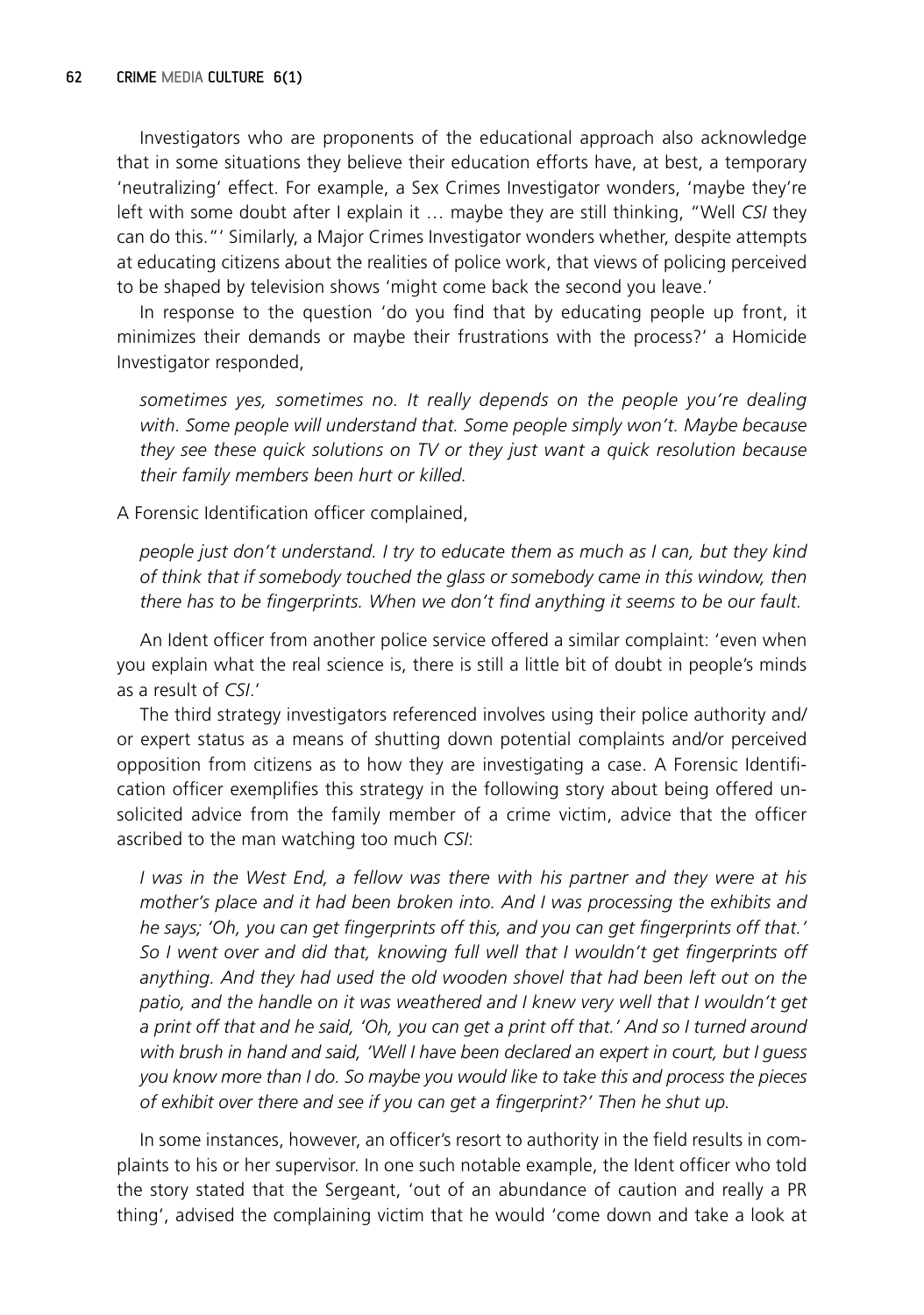this', with the result that '[he] got some fingerprints, and they turned out to be the victims.' Although the victim was apparently satisfied, this 'PR' act created some tension between the Sergeant and the original attending Ident officers, who felt that their authority and expert status were undermined by his actions. As this officer explained,

the two officers who went in the first time were livid that he went back ... they said, 'Don't you trust us? Here we are declared experts by the court, we've got all the *training you've got … why would you do this to us?' It created a lot of hard feelings between the NCO at the time and the two technicians.*

### ROLE STRAIN

### 'Everybody is entitled to their opinion, but obviously it's easy for [the public] to say their opinion. They have no training, no experience, they have never seen a [crime] scene' – Major Crimes Investigator.

Role strain has been conceptualized as an emotional reaction to role-related stress that might lead an individual actor to experience feelings of frustration, anxiety, irritability or distress (Hardy and Hardy, 1988). When I began this study, it was with the expectation that should police investigative personnel report experiencing what they understood to be a 'CSI-type effect' in relation to the performance of their job in the field, that they might also report feelings of role strain as a result of tensions caused by additional expectations and demands. After all, as one Forensic Ident officer made quite clear in his interview, what is essentially being challenged when citizens query the techniques used in an investigation is the status of the police investigator as *the* expert on crime and crime scene analysis. In obvious tones of frustration, this individual commented,

*[CSI] makes us look like idiots when we go to scenes, because they all think that they*  know exactly where a fingerprint can be found and what technique to do. Then you *get to the house and they're like, 'He touched that.' 'You know what? I can't get a fi ngerprint off a couch.' 'Yeah, you can.'*

Of the 31 individuals interviewed for this study, only nine directly stated that they experienced any sense of frustration or role strain as a consequence of what they perceived to be unrealistic civilian expectations of their performance, whether those expectations were based on myths and stereotypes perpetuated in television programs or not. Indeed, most interviewees offered one of two responses to questions related to role strain. The first, and most common, response noted is to see responding to such queries as simply a part of the people management tasks that the job requires under the rubric of 'serving the public.' This particular viewpoint is expressed within a statement made by another Major Crimes Investigator: 'I think it's part of our work to try to serve people.' A sympathetic Ident officer noted that he understood that victims 'are traumatized', and thus rather than seeing their queries and comments as threats to his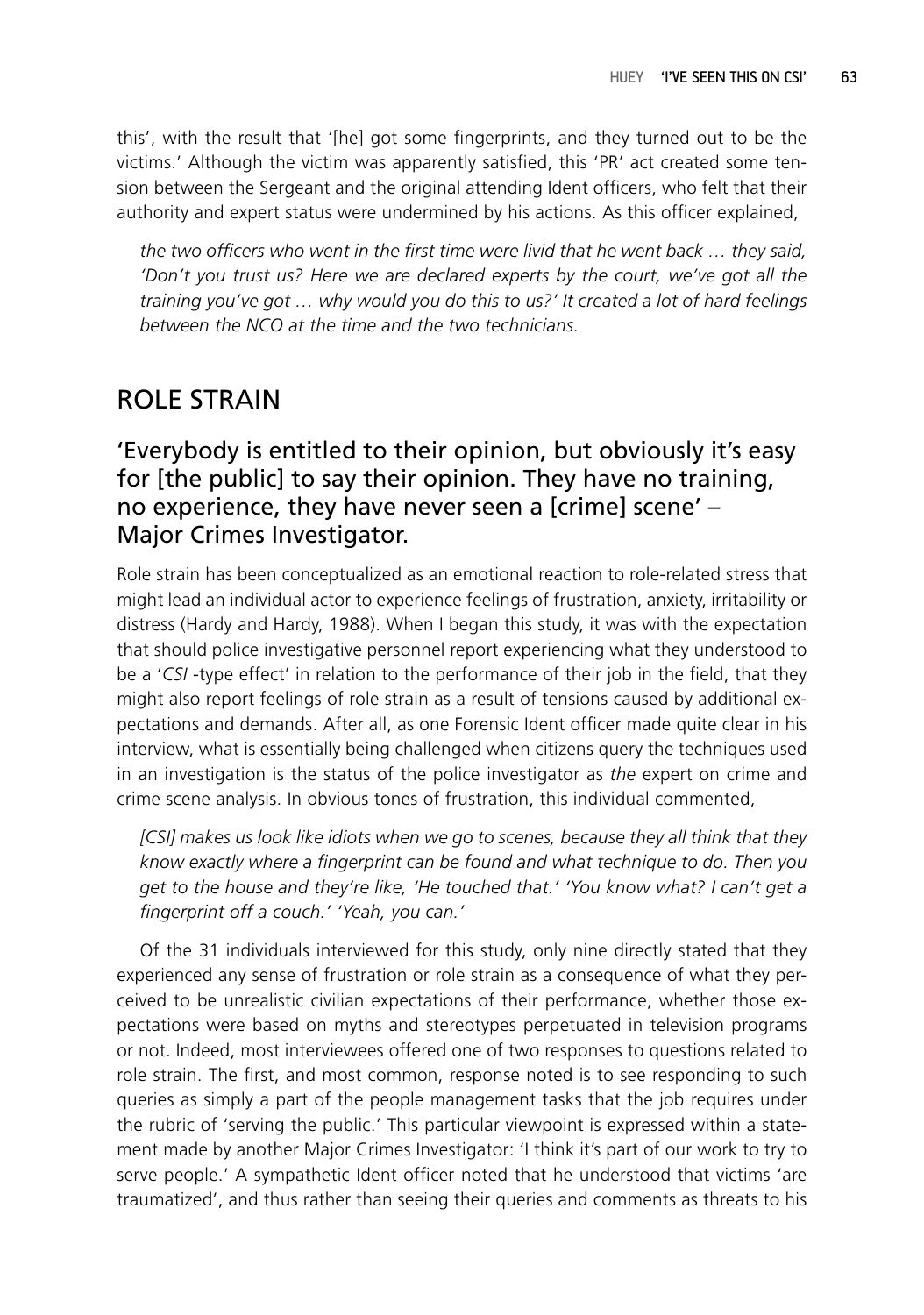expert status – and thus as a source of role frustration – he opted instead to explain his techniques to victims, giving them a sense of being a part of the process. In this way, the investigator retains his/her expert status, while not only providing the victim a sense of inclusion in the task, but also reducing the potential for strain caused by an unhappy victim.

A second, and less frequent response, was to simply ignore such comments and carry on with one's work. In the words of one Major Crimes Investigator, 'you kind of brush it off.' In such ways, investigators literally 'brush off' what are seen as challenges to their expert status, thus removing a source of role strain (although at the risk of creating further frustration generated by dissatisfied victims and/or witnesses).

Of those nine respondents who did report having experienced a sense of role strain as a result of citizen misperceptions of their work attributed to television crime programs, the most simple answer was that offered by Forensic Ident Officer: 'it can be frustrating.' In response to a question about whether managing pubic expectations fuelled by *CSI* images and other media myths is a source of role strain for him, a Major Crimes Investigator sighed and said, 'I do agree, and I think that's totally valid.'

When respondents' answers were examined further, two major themes emerged in relation to media myths as a source of role strain. The first was that some interviewees took exception to what they perceived to be challenges to their expert status by those who, as the quote that leads this section suggests, have very little real understanding of the nature of their work. One aggrieved veteran Forensic Ident officer stated the problem quite succinctly:

*What I don't like is because of the show [CSI] is the second-guessing. I've been doing it for eighteen years. I used to walk in and nobody second-guessed me. 'We don't have a clue. He knows. He'll tell us.' Now it's second-guessing. They think they know because they've seen shows.*

For Forensic Ident officers who, depending on the jurisdiction, may be expected to attend scenes in various geographical locations while working several files at the same time, the addition of what is perceived to be increased public demands on their limited time adds to case workload. 'I might not say frustration levels or tension levels, but certainly, it adds work,' one Ident officer noted. Another officer sees such people management not as public service but as public relations work that competes with other demands of his job, 'We're busy. We don't always have time to do PR work.' An Ident officer from another police force echoed this sentiment: 'Essentially what CSI has done is that it now take us longer to process a scene, because we have so much explaining to do to people because they have an expectation that is unrealistic because of that show.' Still another stated,

It's tiring, people management ... you've got to balance all that, do these scenes and then get back to the office and start the paperwork. It starts stacking up. I mean, *yeah, I am a little gruff. I don't give them much opportunity to argue with me.*

This exasperated Ident officer added, 'I don't really have much patience for it. I just tell them, "If you're watching *CSI*, it's not real."'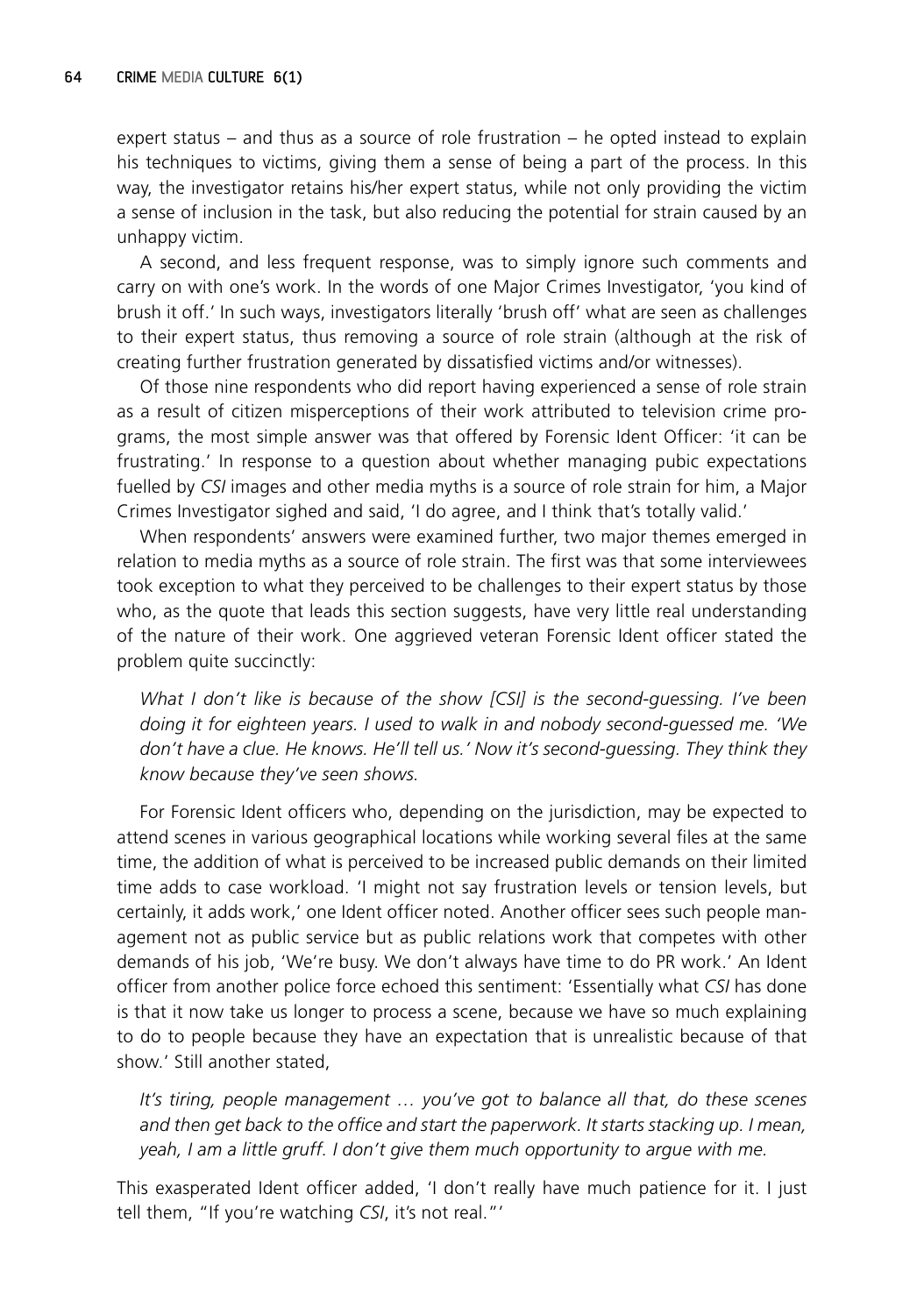### CONCLUDING REMARKS

#### 'I think the biggest influence on how the public views us is TV and the media'– Forensic Ident officer.

Within the present article, I attempted to move beyond the media effects question – does *CSI* alter viewers' perceptions of police investigative work – by focusing instead on what I see as an infinitely more interesting proposition: the issue of whether the objects of representations in *CSI* and other police procedural shows feel that such programs impact their interactions with the public. To answer this question, I explicitly drew upon the contention of Reiner (2005), Perlmutter (2000) and other policing scholars, who claim that glamorized images of policing create the perception among police officers that the public expects them to perform at near superhuman capacity in order to match the dazzling work of their media 'rivals', as Perlmutter (2000) terms such representations.

Through analysis of qualitative interviews with 31 police detectives and Forensic Ident personnel from police forces in multiple jurisdictions in Canada, I draw the conclusion that some police officers  $-$  the majority in my sample  $-$  do perceive programs such as *CSI* as having an impact on their interactions with the public. This perceived 'effect' is experienced as a form of 'Monday-morning quarterbacking', as one frustrated officer termed it, whereby citizens query the conduct of an investigation, suggesting alternative methods or, in some cases, attempting to 'assist the investigation' through interviewing witnesses, identifying 'evidence' and so on. Although this particular pattern of civilian behavior at crime scenes was first remarked upon by Stenross and Kleinman in their 1989 study of detective work – a study that clearly pre-dates *CSI* – the majority of interviewees in the present study cited *CSI* and its clones as being a primary source of erroneous ideas and expectations about police work encountered when dealing with the public. Three strategies were identified as police responses to this 'effect': (1) appeasement; (2) education; and (3) resort to authority and/or expert status.

The second research question informing the present study was the issue of whether police officers who report experiencing such an 'effect' would also report an increased sense of role strain. After all, when civilians query an investigator's methods and/or make demands in relation to how an investigation is conducted, they are: (1) increasing the investigator's workload, and (2) questioning the individual's expert status. Interestingly, the majority of officers interviewed tended to view such queries and demands as a routine element of the job related to the service component of their police role. However, nine of the police officers in the sample did express feelings of frustration, or what we might term role strain, as a result.

Although most interview respondents did not identify their concerns about the impact of glamorous media images of police work on public confidence in the institution as a source of role strain, it is interesting to note that a significant number raised this issue in interviews. As may be recalled, investigators worried that the real 'effect' of what they perceived to be unrealistic images of policing was not individual role strain *per se*, but public frustration when expectations fuelled by such images are confronted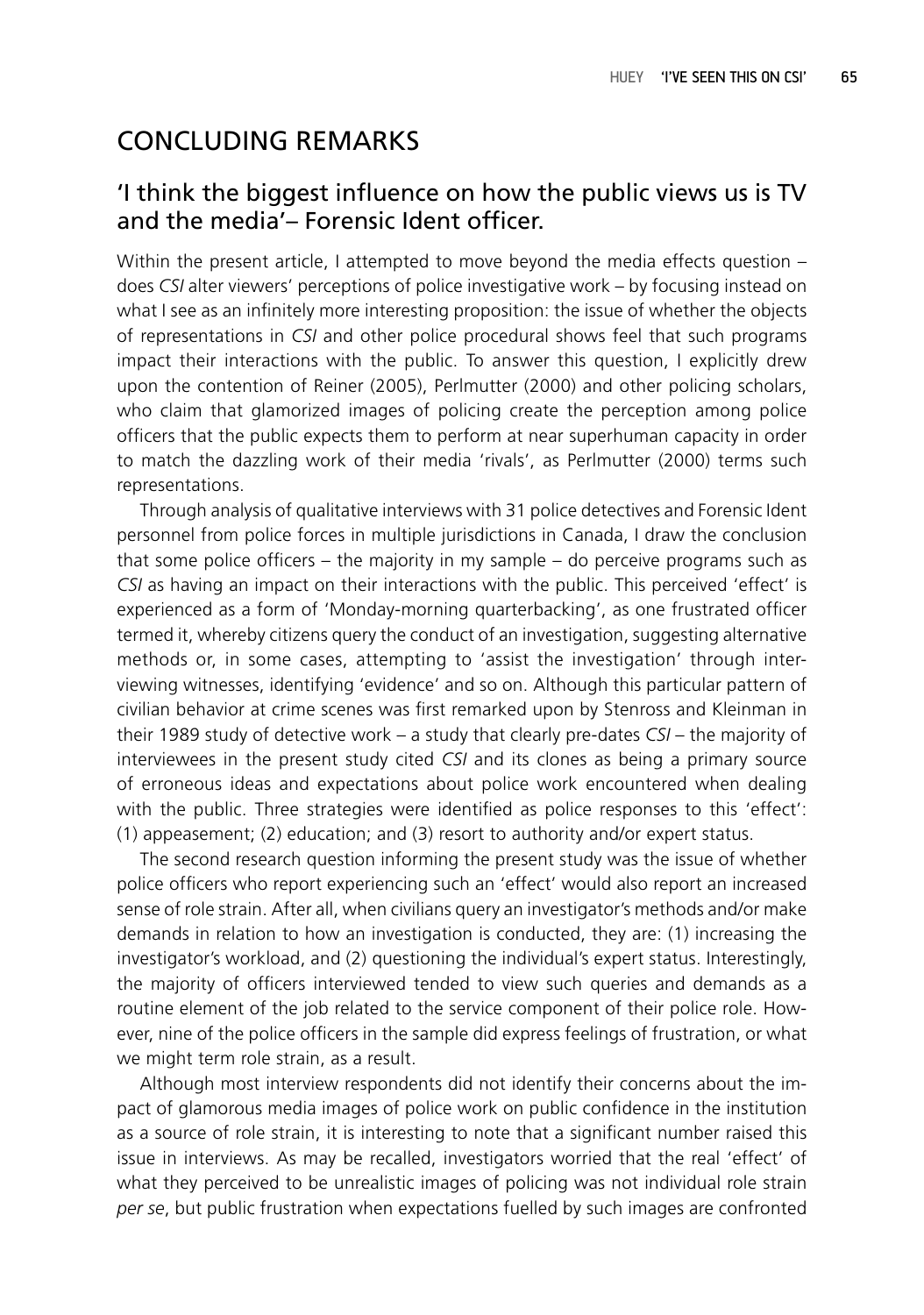by the realities of modern policing. Indeed, much of the discussion in interviews centered on various discrepancies between portrayals of well-resourced police units engaged in high-tech sleuthing, and what police respondents viewed as their own chronically under-staffed, under-resourced and under-funded departments. This gap between myth and reality led many of those interviewed for this study to express concern that the ultimate 'effect' of CSI could be decreased public confidence in their organization. While it is clearly beyond the scope of the present study to offer an evaluation of the possibility of such a media effect occurring, it is worth noting that police offi cers do see this as a viable concern. To the extent that perceived '*CSI* effects' tie in with pre-existing institutional concerns about media representations of police work, police officers and their organizations will continue to worry about the impact of their mediated counterparts on the public.

#### **Note**

**1** Ironically, in a study of the investigations of 278 CID files of a major Quebec police force, the authors found that 'investigative work, electronic surveillance, forensics, and intelligence are of marginal importance and were significant in less than 2 per cent of the cases [examined]' (Brodeur and Ouellette, 2006, reported in Brodeur and Dupont, 2006: 13).

## Acknowledgement

This study was funded by the *Fonds Quebecois Rechercher Sur la Societe et la Culture.*

### References

- Brodeur, J-P. and Dupont, B. (2006) 'Knowledge Workers or ''Knowledge" Workers?', *Policing & Society*, 16: 7–26.
- Brodeur, J-P. and Ouellete, G. (2006) 'L'enquete Policiere', *Criminologie*, 38(2): 39–64.
- CBC News. (2006). ''CSI Effect' Adds Drama to Real-Life Crime Solving', CBC News online. (consulted October 2007) http://www.cbc.ca
- Cavender, G. and Deutsch, SK. (2007) '*CSI* and Moral Authority: The Police and Science', *Crime, Media, Culture*, 3(1): 67–81.
- Clark, JP. (1965) 'Isolation of the Police: A Comparison of the British and American Situations', *The Journal of Criminal Law, Criminology, and Police Science*, 56(3): 307–319.
- Cole, S.A. and Dioso-Villa, R. (2007) '*CSI* and Its Effects: Media, Juries and the Burden of Proof', *New England Law Review*, 41, 435–470.
- Doyle, A. (2003) *Arresting Images: Crime and Policing in Front of the Camera*. Toronto: University of Toronto Press.
- Doyle, Aaron. (1998) 'Cops: Television Policing as Policing Reality' in Mark Fischman and Gray Cavendar (eds). *Entertaining Crime: Television Reality Program*, pp. 95–114. New York: Aldine de Gruyter.
- Ericson, Richard V. and Kevin D. Haggerty. (1997) '*Policing the Risk Society*. Toronto': University of Toronto Press.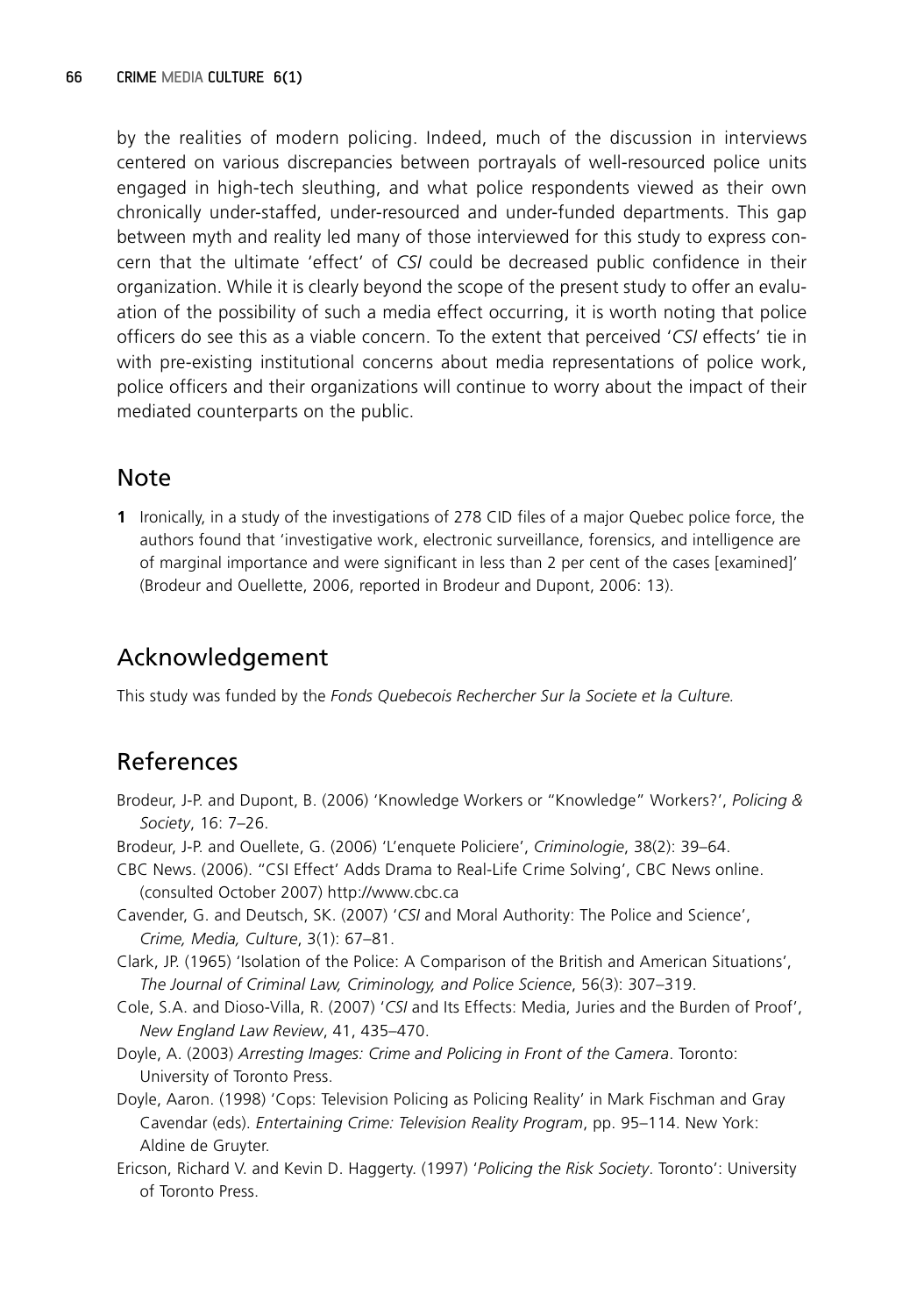- Ericson, R.V., Baranek P.M. and Chan, J.B.L. (1989) *Negotiating Control: A Study of News Sources*. Toronto: University of Toronto Press.
- Ericson, R. (1983) *Making Crime: A Study of Detective Work*. Toronto: University of Toronto Press.
- Gever, Martha (2005) 'The Spectacle of Crime, Digitized:CSI: Crime Scene Investigation and Social Anatomy', *European Journal of Cultural Studies*, 8(4): 445–463.
- Goode, W.J. (1960) 'A Theory of Role Strain', *American Sociological Review*, 25(4): 483–496.
- Goffman, E. (1959). *The Presentation of Self in Everyday Life*. London: Penguin.
- Goffman, E. (1963/1986). *Stigma: Notes on the Management of Spoiled Identity*. New York: Simon & Schuster.
- Gottschalk, P. and Holgersson, S. (2006) 'Stages of Knowledge Management Technology in the Value Shop: The Case of Police Investigation Performance', *Expert Systems*, 23(1): 183–193.
- Gunter, B. (1987) *Television and the Fear of Crime*. London: John Libbey.
- Haghihi, B. and Sorensen, J. (1996) 'America's Fear of Crime', in T. Flanagan and D. Longmire (eds) *Americans View Crime and Justice: A National Public Opinion Survey,* pp. 16–30. Thousand Oaks, CA: Sage.
- Hardy, M. and Hardy, C. (1988). 'Role Stress and Role Strain', in M. Hardy and M. Conway (eds) *Role Theory: Perspectives for Health Professionals*, 2nd edition, pp. 159–240. Norwalk, CT: Appleton and Lange.
- Henry, V.E. (2004) *Death Work: Police, Trauma and the Psychology of Survival*. New York: Oxford University Press.
- Herbert, S. (2001) '"Hard Charger" or "Station Queen"? Policing and the Masculinist State', *Gender, Place & Culture*, 8(1): 55–71.
- Houck, M.M. (2006) 'CSI: Reality', (consulted November 2007), available at: http://unjobs.org/ authors/max-m.-houck
- Innes, M. (2004) 'Signal Crimes and Signal Disorders: Notes on Deviance as Communicative Action', *British Journal of Sociology*, 55(4): 335–355.
- Innes, M. (2003) '"Signal Crimes": Detective Work, Mass Media and Constructing Collective Memory', in Paul Mason (ed.) *Criminal Visions: Media Representations of Crime and Justice,* pp. 41–72. Portland, OR: Willan Publishing.
- Innes, M. (2002) 'Organizational Communication And The Symbolic Construction of Police Murder Investigations', *British Journal of Sociology*, 53(1): 67–87.
- Jackall, R. (2000) 'Investigating Criminal Violence', *Social Research*, 67(6): 849–875.
- Mann, M. (2006) 'The 'CSI Effect': Better Jurors Through Television and Science?', *Buffalo Public Interest Law Journal,* 24(1): 157–183.
- Manning, Peter K. (1997) 'Police Work, 2nd ed. Prospect Heights, Ill', *Waveland Press*.
- Manning, Peter K. (2003) 'Policing Contingencies. Chicago', *University of Chicago*.
- Mawby, R. (2003) '"Completing the 'Half-formed Picture"? Media Images of Policing', in P. Mason (ed.) *Criminal Visions: Media Representations of Crime and Justice,* pp. 214–237. Portland, OR: Willan Publishing.
- Mawby, R.C. (1999) 'Visibility, Transparency And Police-Media Relations', *Policing & Society*, 9(3): 263–286.
- Mopas, M. (2007) 'Examining the '*CSI* Effect' Through an ANT Lens', *Crime, Media, Culture*, 3(1): 110–117.
- O'Sullivan, S. (2005) 'UK Policing and its Television Portrayal: 'Law and Order' Ideology or Modernising Agenda?' *The Howard Journal*, 44, 504–526.
- Oliver, M.B. and Armstrong G.B. (1998) 'The Colour of Crime: Perceptions of Caucasian's and African-Americans' Involvement in Crime', in M. Fishman and G. Cavender (eds). *Entertaining Crime,* pp. 19–36. New York: Aldine de Gruyter.